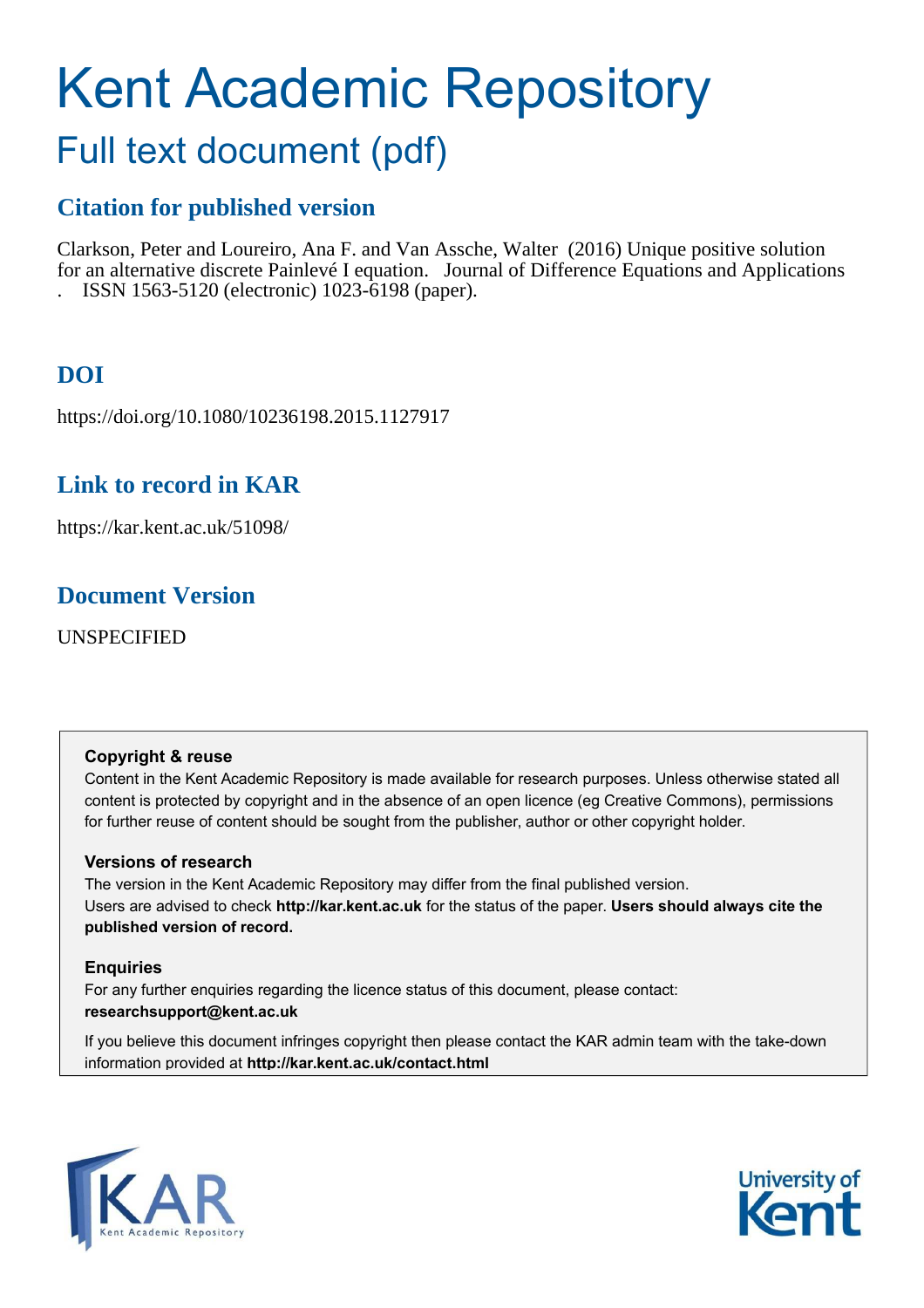# Unique positive solution for an alternative discrete Painlevé I equation

<span id="page-1-4"></span><span id="page-1-0"></span>Peter A. Clarkson

School of Mathematics, Statistics & Actuarial Science University of Kent, Canterbury, CT2 7NF, UK Email: P.A.Clarkson@kent.ac.uk

Ana F. Loureiro School of Mathematics, Statistics & Actuarial Science University of Kent, Canterbury, CT2 7NF, UK Email: A.F.Loureiro@kent.ac.uk

and

<span id="page-1-1"></span>Walter Van Assche

<span id="page-1-2"></span>Department of Mathematics, KU Leuven Celestijnenlaan 200 B, Box 2400, BE-3001, Leuven, Belgium Email: Walter.VanAssche@wis.kuleuven.be

August 21, 2015

#### Abstract

<span id="page-1-5"></span>We show that the alternative discrete Painlevé I equation has a unique solution which remains positive for all  $n \geq 0$ . Furthermore, we identify this positive solution in terms of a special solution of the second Painlevé equation involving Airy functions.

### 1 Introduction

We will investigate the system of two nonlinear equations

$$
a_n + a_{n+1} = b_n^2 - t,\tag{1.1a}
$$

<span id="page-1-3"></span>
$$
a_n(b_n + b_{n-1}) = n,
$$
\n(1.1b)

which is known as the *alternative discrete Painlevé I equation* (alt-dP<sub>I</sub>) [\[6\]](#page-22-0). These equations arise, for example, when one wants to find the recurrence coefficients of orthogonal polynomials with an exponential cubic weight; see, e.g. [\[2,](#page-21-0) [14\]](#page-22-1). They also arise when one wants to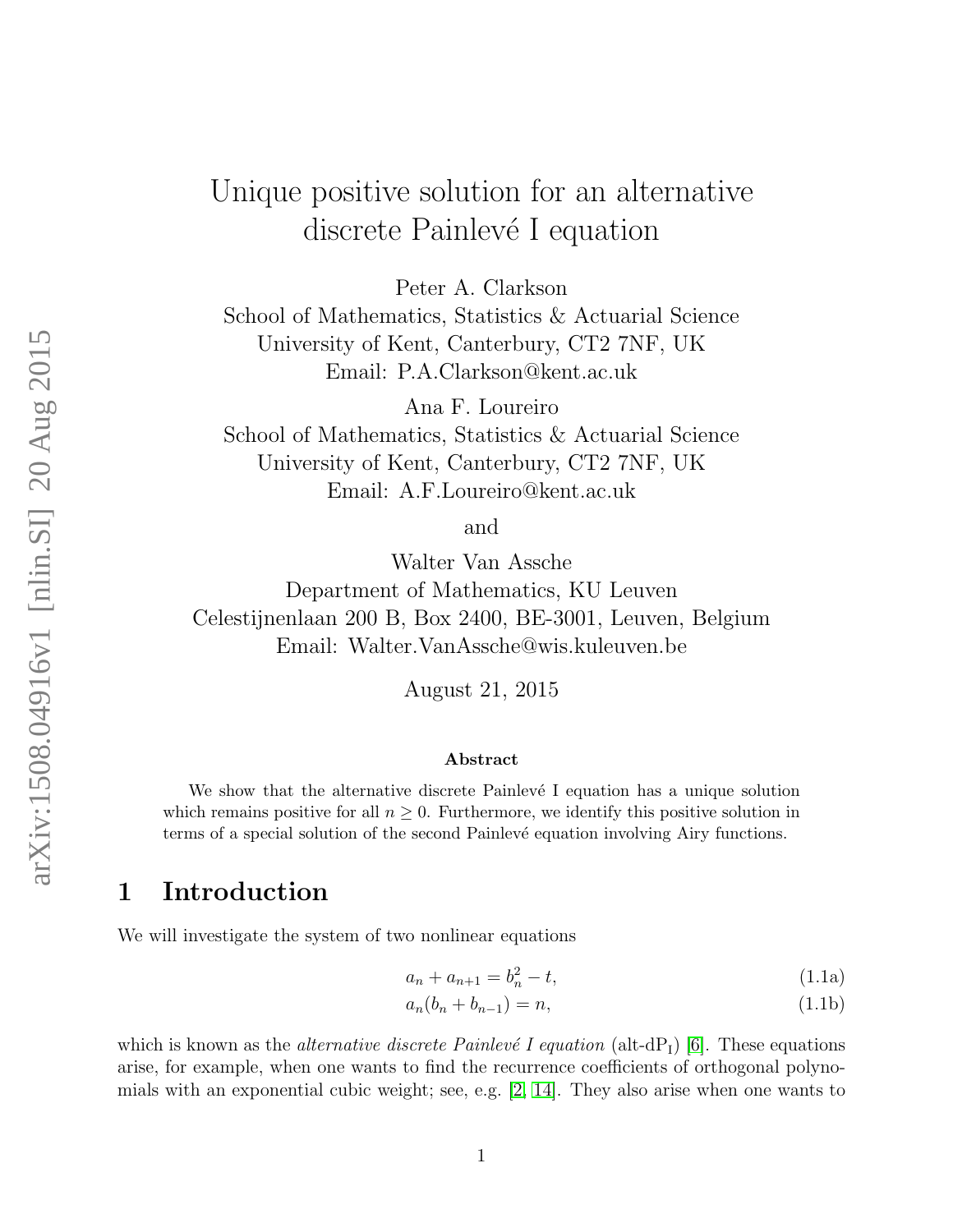compute the recurrence coefficients of multiple orthogonal polynomials with an exponential cubic weight [\[5\]](#page-21-1). The equations also give relations between solutions of the equation

$$
\frac{d^2y}{dt^2} = 2y^3 - 2ty - 2\alpha,\tag{1.2}
$$

for different values of the parameter  $\alpha$  [\[4,](#page-21-2) [10,](#page-22-2) [16\]](#page-23-0). Equation [\(1.2\)](#page-1-0) is equivalent to the second Painlevé equation  $(P_{II})$ 

$$
\frac{\mathrm{d}^2 w}{\mathrm{d}z^2} = 2w^3 + zw + \alpha,\tag{1.3}
$$

through the scaling

$$
w(z) = -2^{-1/3} y(t), \qquad z = -2^{1/3} t. \tag{1.4}
$$

We note that if we solve [\(1.1b\)](#page-0-0) for  $a_n$  and substitute this in [\(1.1a\)](#page-0-1), then we obtain

$$
\frac{n+1}{b_n + b_{n+1}} + \frac{n}{b_n + b_{n-1}} = b_n^2 - t.
$$
\n(1.5)

The main result in this paper is the following.

**Theorem 1.1.** For nonnegative values of t, there exists a unique solution of  $(1.1)$  with  $a_0(t) = 0$  for which  $a_{n+1}(t) > 0$  and  $b_n(t) > 0$  for all  $n \geq 0$ . This solution corresponds to the initial value

$$
b_0(t) = -\frac{\text{Ai}'(t)}{\text{Ai}(t)},
$$

where  $Ai(t)$  is the Airy function.

The corresponding result for the nonlinear recurrence [\(1.5\)](#page-1-1) is

**Theorem 1.2.** For nonnegative values of t, there exists a unique solution of  $(1.5)$  for which  $b_n(t) > 0$  for all  $n \geq 0$ . This solution corresponds to the initial value

$$
b_0(t) = -\frac{\text{Ai}'(t)}{\text{Ai}(t)}.
$$

We observe that the value of  $b_1(t)$  is fixed once  $a_0(t)$  and  $b_0(t)$  are known. Specifically one has

$$
b_1(t) = -b_0(t) + \frac{1}{b_0^2(t) - t}.
$$

Hence the solutions of [\(1.5\)](#page-1-1) only depend on *one* free parameter  $b_0(t)$  even though it is a recurrence relation of second order. This is reflected in Theorem [1.1](#page-1-2) by the initial value  $a_0(t) = 0.$ 

Uniqueness of positive solutions for non-linear recurrence relations was already studied earlier for the equation

$$
x_n(x_{n+1} + x_n + x_{n-1}) = n,\t\t(1.6)
$$

which is known as a discrete Painlevé I equation  $[7, 13]$  $[7, 13]$  and which appears naturally when one wants to find the recurrence coefficients of the orthogonal polynomials with the exponential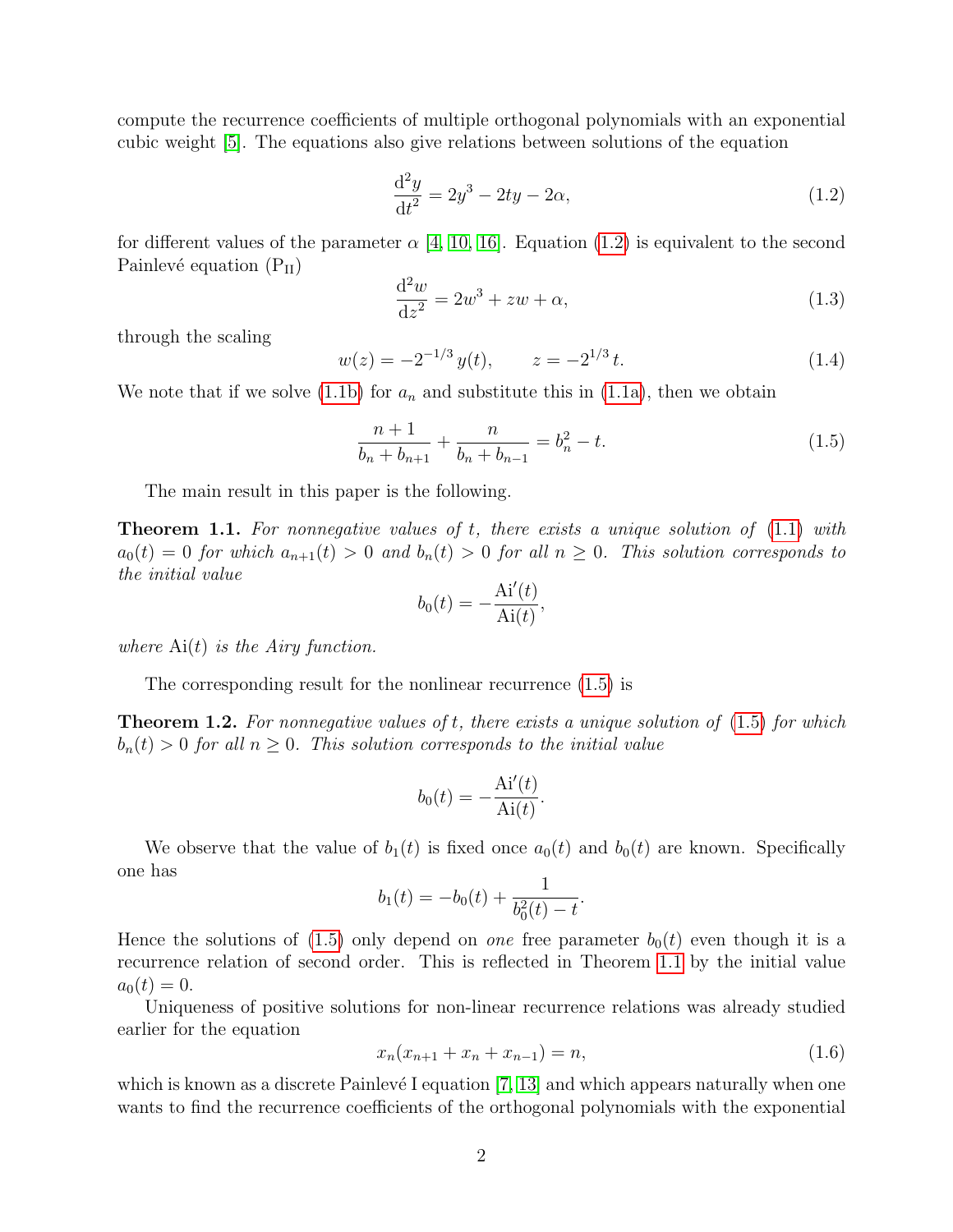<span id="page-3-0"></span>weight  $\exp(-x^4)$  on the real line, the so-called Freud weight. Lew and Quarles [\[12\]](#page-22-5), Nevai [\[15\]](#page-23-1), and Bonan and Nevai [\[3\]](#page-21-3) showed that there exists a unique solution of [\(1.6\)](#page-1-3) with  $x_0 = 0$ for which  $x_n > 0$  for all  $n \ge 1$  and this solution corresponds to  $x_1 = 2\Gamma(\frac{3}{4})/\Gamma(\frac{1}{4})$ . This result was recently also proved for a family of non-linear recurrence relations generalizing  $(1.6)$ , see  $|1|$ .

The fact that there is a unique solution of  $(1.6)$ , or equivalently for  $(1.5)$ , means that it is not wise to compute this positive solution starting from the initial values  $a_0(t) = 0$  and  $b_0(t) = -Ai'(t)/Ai(t)$ , because a small error in  $b_0$  means that one will not be generating the positive solution and after some time there will be negative  $b_n(t)$ . In Section [2](#page-3-0) we will give a method to compute the positive solution  $(b_n)_{n>0}$  where  $b_n := b_n(t)$  by means of a fixed point algorithm using a contraction acting on infinite sequences. That method is stable and is very suitable to compute the positive solution numerically. Further in Section [5,](#page-18-0) we give an explicit expression for  $b_n$  in terms of the Airy function  $Ai(t)$ .

<span id="page-3-2"></span>One can easily obtain the asymptotic behaviour of the positive solution of [\(1.6\)](#page-1-3). This was already proved in [\[5\]](#page-21-1), but we repeat the proof here for completeness.

**Corollary 1.3.** For the positive solution of  $(1.6)$  one has

<span id="page-3-5"></span><span id="page-3-1"></span>
$$
\lim_{n \to \infty} \frac{a_n}{n^{2/3}} = \frac{1}{2}, \qquad \lim_{n \to \infty} \frac{b_n}{n^{1/3}} = 1.
$$

*Proof.* The positivity of the  $a_n$  and [\(1.1a\)](#page-0-1) imply that  $a_n \n\t\leq b_n^2$ . The positivity of the  $b_n$  and [\(1.1b\)](#page-0-0) imply  $a_n b_n \leq n$ . Together this implies  $a_n \leq n^2/a_n^2$  so that  $a_n \leq n^{2/3}$ . From [\(1.1a\)](#page-0-1) it then follows that  $b_n^2 \leq n^{2/3} + (n+1)^{2/3}$ . We can then define

$$
B_1 = \liminf_{n \to \infty} \frac{b_n}{n^{1/3}}, \quad B_2 = \limsup_{n \to \infty} \frac{b_n}{n^{1/3}}.
$$

If we take a subsequence such that  $b_n/n^{1/3} \to B_1$ , then from [\(1.5\)](#page-1-1) one finds

$$
B_1^2 \ge \frac{2}{B_1 + B_2}.
$$

<span id="page-3-4"></span>In a similar way, by taking a subsequence such that  $b_n/n^{1/3} \to B_2$ , it follows from [\(1.5\)](#page-1-1) that

<span id="page-3-3"></span>
$$
B_2^2 \le \frac{2}{B_1 + B_2}.
$$

Together this implies that  $B_2^2 \leq B_1^2$ , and since one always has  $B_1 \leq B_2$ , it follows that  $B_1 = B_2$  so that  $b_n/n^{1/3}$  converges. From [\(1.1b\)](#page-0-0) it then also follows that  $a_n/n^{2/3}$  converges. Taking limits in [\(1.1a\)](#page-0-1) and [\(1.1b\)](#page-0-0) then easily gives the values of these limits.  $\Box$ 

This paper is organised as follows. In Section [2](#page-3-0) we discuss the uniqueness of  $b_n$  and discuss its behaviour in Section [3.](#page-10-0) In Section [4](#page-13-0) we discuss the relationship with solutions of  $P_{II}$  [\(1.3\)](#page-1-4). It is well known that  $P_{II}$  (1.3) has special-function solutions expressible in terms of Wronskians of Airy functions, see [\[4,](#page-21-2) [9,](#page-22-6) [17\]](#page-23-2). Using these we give explicit expressions for the solutions of  $(1.1)$  and  $(1.5)$  in terms of the Airy function Ai(t) in Section [5.](#page-18-0)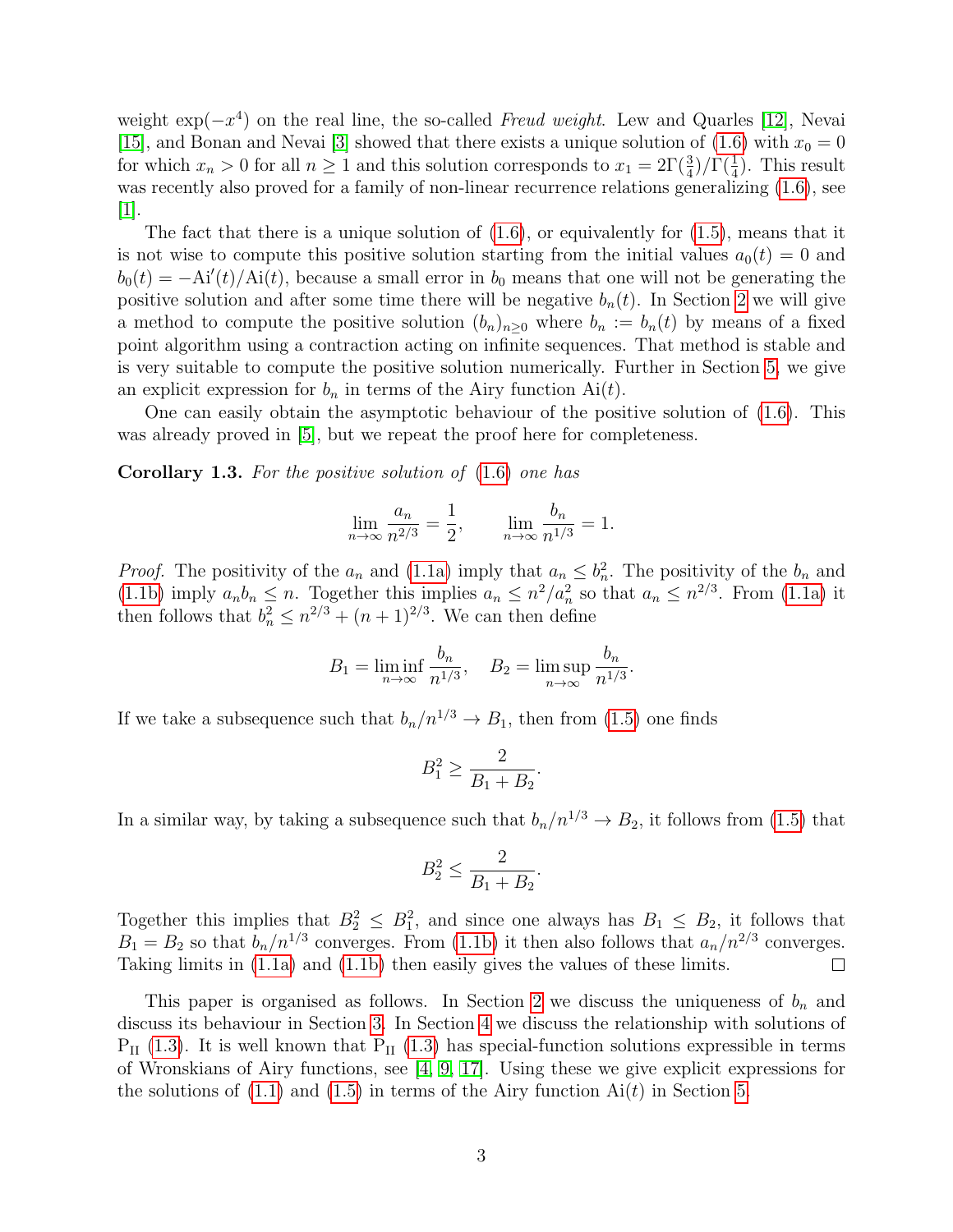### 2 Proof of the uniqueness

In this section we will prove Theorem [1.2.](#page-1-5) A positive solution  $(b_n)_{n\geq 0}$  implies that  $a_0 = 0$ and  $a_n > 0$  for  $n \ge 1$  by using [\(1.1b\)](#page-0-0), so that Theorem [1.1](#page-1-2) follows as well. The idea of the proof is to construct a mapping T on the space  $\mathbb{R}^{\mathbb{N}}_+$  of positive sequences  $(x_n)_{n\geq 0}$  and to show that this is a contraction on a complete set in this space. The unique fixed point will be the desired positive solution of [\(1.5\)](#page-1-1).

Let  $(x_n)_{n\geq 0}$  be an infinite sequence with  $x_n > 0$  for all  $n \geq 0$ . We define a new sequence  $((Tx)<sub>n</sub>)<sub>n>0</sub>$  implicitly by

$$
\frac{n+1}{(Tx)_n + x_{n+1}} + \frac{n}{(Tx)_n + x_{n-1}} = (Tx)_n^2 - t, \qquad n \ge 1
$$
\n(2.1)

and

$$
\frac{1}{(\mathbf{T}x)_0 + x_1} = [(\mathbf{T}x)_0]^2 - t.
$$
\n(2.2)

Observe that  $(Tx)_n$  is a solution of

$$
\frac{n+1}{y+x_{n+1}} + \frac{n}{y+x_{n-1}} = y^2 - t.
$$
\n(2.3)

If  $x_{n+1} > 0$  and  $x_{n-1} > 0$ , then the left hand side of  $(2.3)$  is a positive and decreasing function of  $y \in (0, \infty)$  and the right hand side of  $(2.3)$  is obviously increasing on  $[0, \infty)$  so that [\(2.3\)](#page-3-1) has a unique positive solution and therefore for  $n \geq 0$  we set

<span id="page-4-1"></span><span id="page-4-0"></span>
$$
(Tx)n
$$
 = positive solution of (2.3).

Note that the left hand side requires  $x_{n+1}$  and  $x_{n-1}$  for  $n \ge 1$  but only requires  $x_1$  for  $n = 0$ . Equation [\(2.3\)](#page-3-1) corresponds to a quartic equation in y for  $n \geq 1$  and a cubic equation if  $n = 0$ . There is a negative solution between  $-x_{n+1}$  and  $-x_{n-1}$  when  $n \ge 1$  and two complex conjugate solutions or two real negative solutions which will not be used in the remainder of this paper.

We will now give some properties of this mapping T.

**Lemma 2.1.** If  $x_n > 0$  for all  $n \geq 0$ , then  $0 < (Tx)_n \leq B_n(t)$  with

$$
B_n(t) = (n + \frac{1}{2})^{1/3} \left\{ \left[ 1 - \sqrt{1 - \frac{t^3}{27(n + \frac{1}{2})^2}} \right]^{1/3} + \left[ 1 + \sqrt{1 - \frac{t^3}{27(n + \frac{1}{2})^2}} \right]^{1/3} \right\}, \quad (2.4)
$$

for all  $n \geq 0$ .

<span id="page-4-2"></span>*Proof.* Since  $x_{n+1} > 0$  and  $x_{n-1} > 0$ , it follows from  $(2.1)$ 

$$
x_n = (Tx)_n = \sqrt{t + \frac{n+1}{(Tx)_n + x_{n+1}} + \frac{n}{(Tx)_n + x_{n-1}}} \le \sqrt{t + \frac{2n+1}{(Tx)_n}}
$$

and therefore

$$
(\mathrm{T}x)_n \left\{ \left[ (\mathrm{T}x)_n \right]^2 - t \right\} \le 2n + 1.
$$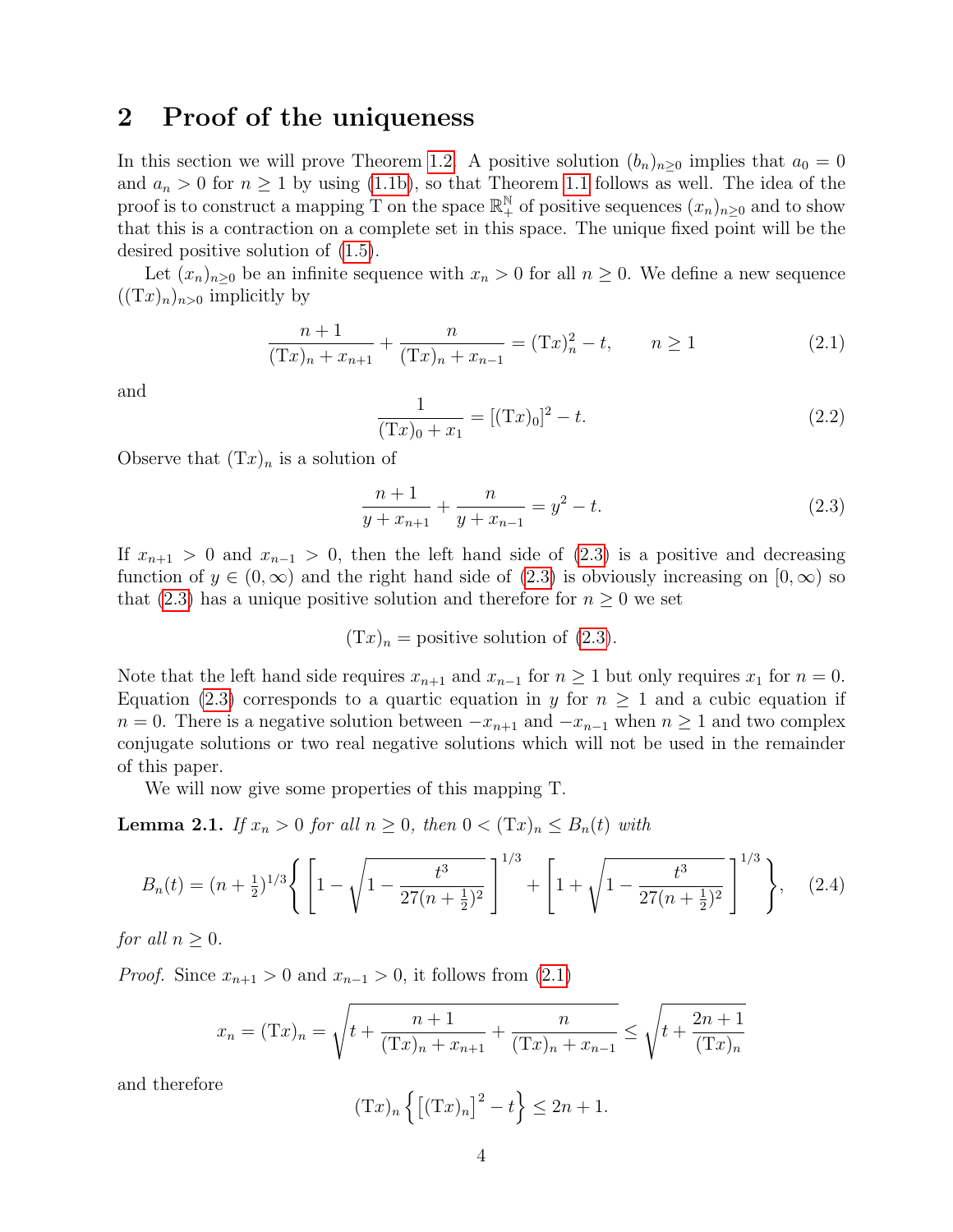The roots of the equation

$$
y(y^2 - t) = 2n + 1
$$

can be written as:

$$
y_{+} = \frac{1}{2^{1/3}} \left\{ \left[ 2n + 1 - \sqrt{(2n + 1)^{2} - \frac{4}{27}t^{3}} \right]^{1/3} + \left[ 2n + 1 + \sqrt{(2n + 1)^{2} - \frac{4}{27}t^{3}} \right]^{1/3} \right\}
$$
  
\n
$$
y_{1-} = -\frac{(2n + 1)^{1/3}}{2^{2/3}3} \left\{ (1 + i\sqrt{3}) \left[ 1 - \sqrt{1 - \frac{4t^{3}}{27(2n + 1)^{2}}} \right]^{1/3} + (1 - i\sqrt{3}) \left[ 1 + \sqrt{1 - \frac{4t^{3}}{27(2n + 1)^{2}}} \right]^{1/3} \right\}
$$
  
\n
$$
y_{2-} = -\frac{(2n + 1)^{1/3}}{2^{2/3}3} \left\{ (1 - i\sqrt{3}) \left[ 1 - \sqrt{1 - \frac{4t^{3}}{27(2n + 1)^{2}}} \right]^{1/3} \right\}
$$
  
\n
$$
+ (1 + i\sqrt{3}) \left[ 1 + \sqrt{1 - \frac{4t^{3}}{27(2n + 1)^{2}}} \right]^{1/3} \right\}
$$

In fact  $y_{+} = (n + \frac{1}{2})$  $(\frac{1}{2})^{1/3}Q(w)$ , with  $w=\frac{1}{3}$  $\frac{1}{3}t(n+\frac{1}{2})$  $(\frac{1}{2})^{-2/3}$ , where

$$
Q(w) = \left(1 - \sqrt{1 - w^3}\right)^{1/3} + \left(1 + \sqrt{1 - w^3}\right)^{1/3}.
$$
 (2.5)

Notice that for  $w > 1$  it follows that  $Q(w) = 2\sqrt{w} \cos \left[\frac{1}{3}\right]$  $\frac{1}{3} \arccos(w^{-3/2})$ . Hence,  $Q(w)$  is always positive for any real value of  $w$ , in fact it is the unique positive solution of the equation

$$
Q(w) [Q2(w) - 3w] = 2.
$$
 (2.6)

As a consequence,  $y_+$  is positive for any real value of t (and any integer n). The roots  $y_1$ and  $y_{2-}$  are either a pair of complex conjugate numbers, when  $(2n+1)^2 > \frac{4}{27}t^3$ , or two negative numbers, when  $(2n+1)^2 < \frac{4}{27}t^3$ . The case where eventually  $(2n+1)^2 = \frac{4}{27}t^3$  would produce a positive single root  $y_+$  and a double negative root  $y_1$ -. Hence, no matter the value of t, there will be a unique positive root, which is  $y_+ = B_n(t)$ . Now the positivity of  $(Tx)_n$ yields the required bounds.  $\Box$ 

<span id="page-5-1"></span>Let us write  $B_n(t) = R\left(n + \frac{1}{2}\right)$  $(\frac{1}{2},t)$  with

$$
R(z,t) = z^{1/3} Q\left(\frac{t}{3z^{2/3}}\right)
$$

where  $Q(w)$  is the function given by  $(2.5)$ .

Lemma 2.2. The function

<span id="page-5-0"></span>
$$
R(z,t) = z^{1/3} \left\{ \left[ 1 - \sqrt{1 - \left(\frac{t}{3z^{2/3}}\right)^3} \right]^{1/3} + \left[ 1 + \sqrt{1 - \left(\frac{t}{3z^{2/3}}\right)^3} \right]^{1/3} \right\}
$$

is increasing and concave in z on  $(0, \infty)$  and increasing in t on  $\mathbb{R}$ .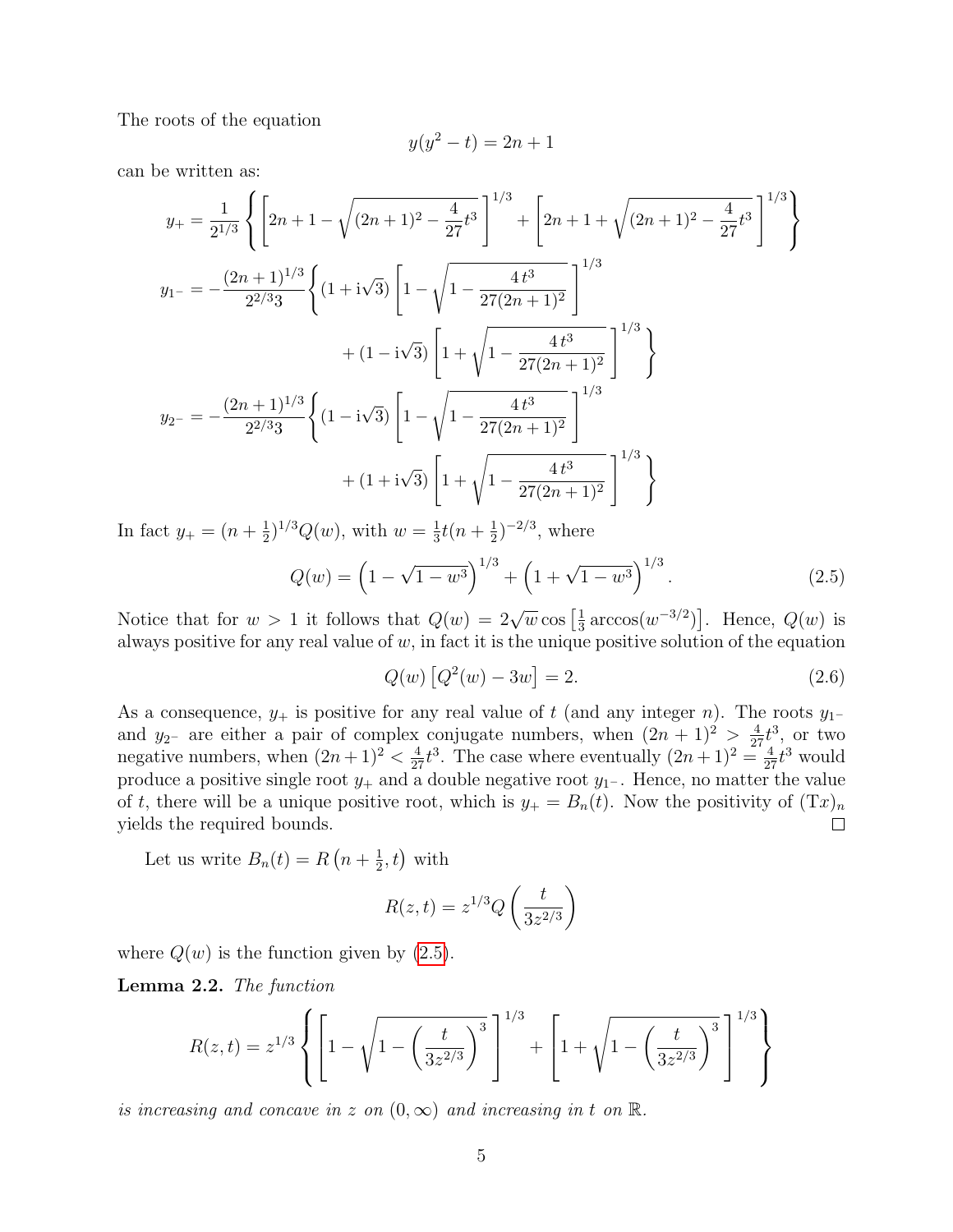*Proof.* Since the function  $Q(w)$  is the unique positive root of the equation [\(2.6\)](#page-4-1) it follows that  $Q^2(w) > 3w$  and therefore  $Q^2(w) > w$  for any  $w \ge 0$ . Now, by differentiating [\(2.6\)](#page-4-1) once we obtain

$$
Q'(w) [Q^{2}(w) - w] = Q(w) > 0,
$$

and consequently  $Q'(w) > 0$  and also

$$
Q(w) - 2wQ'(w) = \frac{Q(w)}{Q^2(w) - w} [Q^2(w) - 3w] > 0.
$$

A second differentiation of [\(2.6\)](#page-4-1) gives

$$
Q''(w) [Q^{2}(w) - w] = 2[1 - Q(w)Q'(w)]Q'(w),
$$

which can be written as

$$
Q''(w) [Q^{2}(w) - w]^{3} = -2wQ(w),
$$

and therefore we conclude that  $Q''(w) < 0$  for any  $w > 0$ , and naturally  $Q''(w) > 0$  if  $w < 0$ .

Now, from the definition of the function  $R(z, t)$ , observe that

$$
\frac{\partial R}{\partial z} = \frac{1}{3z^{2/3}} \left[ Q(w) - 2wQ'(w) \right] \Big|_{w = \frac{t}{3z^{2/3}}} \n= \frac{1}{3z^{2/3}} \frac{Q(w) [Q^2(w) - 3w]}{Q^2(w) - w} \Big|_{w = \frac{t}{3z^{2/3}}},
$$

and also that

$$
\frac{\partial^2 R}{\partial z^2} = \frac{2}{9z^{5/3}} \left[ -Q(w) + 3wQ'(w) + 2w^2Q''(w) \right] \Big|_{w = \frac{t}{3z^{2/3}}} \n= \begin{cases}\n\frac{2Q''(w)}{9wz^{5/3}} \Big|_{w = \frac{t}{3z^{2/3}}}, & \text{if } t > 0, \\
-\frac{2^{4/3}}{9z^{5/3}}, & \text{if } t = 0.\n\end{cases}
$$

Consequently,

$$
\frac{\partial R}{\partial z} > 0, \qquad \frac{\partial^2 R}{\partial z^2} < 0, \text{ and } \frac{\partial R}{\partial t} > 0.
$$

**Lemma 2.3.** If  $x_n \leq B_n(t)$  for all  $n \geq 0$ , then  $(\text{T}x)_n \geq c_1B_n(t)$  for all  $n \geq 1$  and  $(\text{T}x)_0 \geq c_0$ , where  $c_0 = 0.68554389$  and  $c_1 = 0.6379714$ .

Proof. Equation [\(2.1\)](#page-3-2) easily gives

$$
(\mathrm{T}x)_n^2 - t \ge \frac{n+1}{(\mathrm{T}x)_n + B_{n+1}(t)} + \frac{n}{(\mathrm{T}x)_n + B_{n-1}(t)} \quad \text{for} \quad n \ge 0. \tag{2.7}
$$

 $\Box$ 

With Lemma [2.2,](#page-4-2) we readily observe that for  $z \in [0, \infty)$  the function  $f(z) = 1/[y + R(z, t)]$ is such that

$$
\frac{\partial f}{\partial z} = -\frac{1}{[y + R(z, t)]^2} \frac{\partial R}{\partial z} \le 0,
$$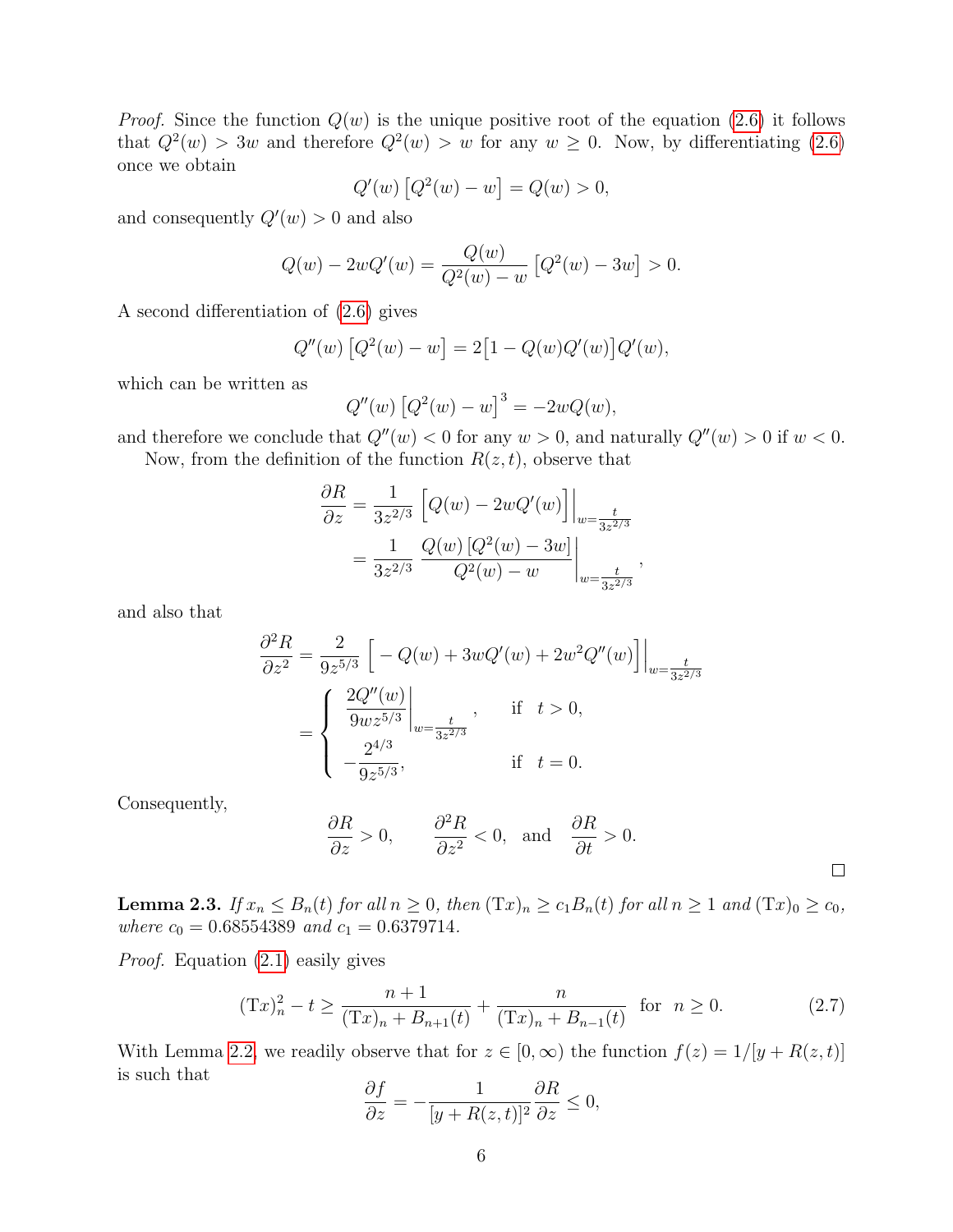whilst

$$
\frac{\partial^2 f}{\partial z^2} = \frac{1}{[y + R(z, t)]^3} \left(\frac{\partial R}{\partial z}\right)^2 - \frac{1}{[y + R(z, t)]^2} \frac{\partial^2 R}{\partial z^2} \ge 0.
$$

Hence  $f(z)$  is convex on  $(0, \infty)$ , so that

$$
\lambda f(z_1) + (1 - \lambda)f(z_2) \ge f(\lambda z_1 + (1 - \lambda)z_2), \qquad \lambda \in [0, 1],
$$

whenever  $0 < z_1 \leq z_2 < \infty$ . For  $n \geq 1$  we choose  $z_1 = n + \frac{3}{2}$  $\frac{3}{2}, z_2 = n - \frac{1}{2}$  $\frac{1}{2}$  and  $\lambda = \frac{1}{2}$  $\frac{1}{2}$ , then this gives for  $y = (Tx)_n$ 

$$
\frac{1}{(\mathrm{T}x)_n + R\left(n + \frac{3}{2}, t\right)} + \frac{1}{(\mathrm{T}x)_n + R\left(n - \frac{1}{2}, t\right)} \ge \frac{2}{(\mathrm{T}x)_n + R\left(n + \frac{1}{2}, t\right)} \quad \text{for} \quad n \ge 1,
$$

which easily leads to

$$
\frac{n+1}{(\mathrm{T}x)_n + R\left(n + \frac{3}{2}, t\right)} + \frac{n}{(\mathrm{T}x)_n + R\left(n - \frac{1}{2}, t\right)} \ge \frac{2n}{(\mathrm{T}x)_n + R\left(n + \frac{1}{2}, t\right)} \text{ for } n \ge 1.
$$

Combined with [\(2.7\)](#page-5-0), and also because  $B_n(t) = R(n + \frac{1}{2})$  $(\frac{1}{2},t)$ , this gives

$$
(Tx)_n^2 - t \ge \frac{2n}{(Tx)_n + B_n(t)},
$$
 for  $n \ge 1$ .

and therefore

$$
[(Tx)_n^2 - t] [(Tx)_n + B_n(t)] \ge 2n, \quad \text{for} \quad n \ge 1.
$$

With  $c = \frac{(\text{Tx})_n}{\text{B}(t)}$  $B_n(t)$ , the latter inequality becomes

$$
(c+1)\left[c^2(B_n(t))^2 - t\right]B_n(t) \ge 2n
$$
, for  $n \ge 1$ ,

which can be expressed as

$$
(c+1)\left[(c^2-1)B_n^3(t) + (2n+1)\right] \ge 2n
$$
, for  $n \ge 1$ ,

because

$$
tB_n(t) = B_n^3(t) - (2n + 1).
$$

Now, considering that

$$
B_n(t) = \left(n + \frac{1}{2}\right)^{1/3} Q(w_n(t)), \quad n \ge 0,
$$

with 
$$
w_n(t) = \frac{t}{3(n + \frac{1}{2})^{2/3}}
$$
, it follows  

$$
(c+1)\left\{(c^2 - 1)\left[Q(w_n(t))\right]^3 + 2\right\} \ge \frac{4n}{2n + 1}, \quad \text{for any} \quad n \ge 1.
$$
 (2.8)

For  $t \geq 0$ , the sequence

$$
\left(w_n(t) = \frac{t}{3(n+\frac{1}{2})^{2/3}}\right)_{n\geq 1},
$$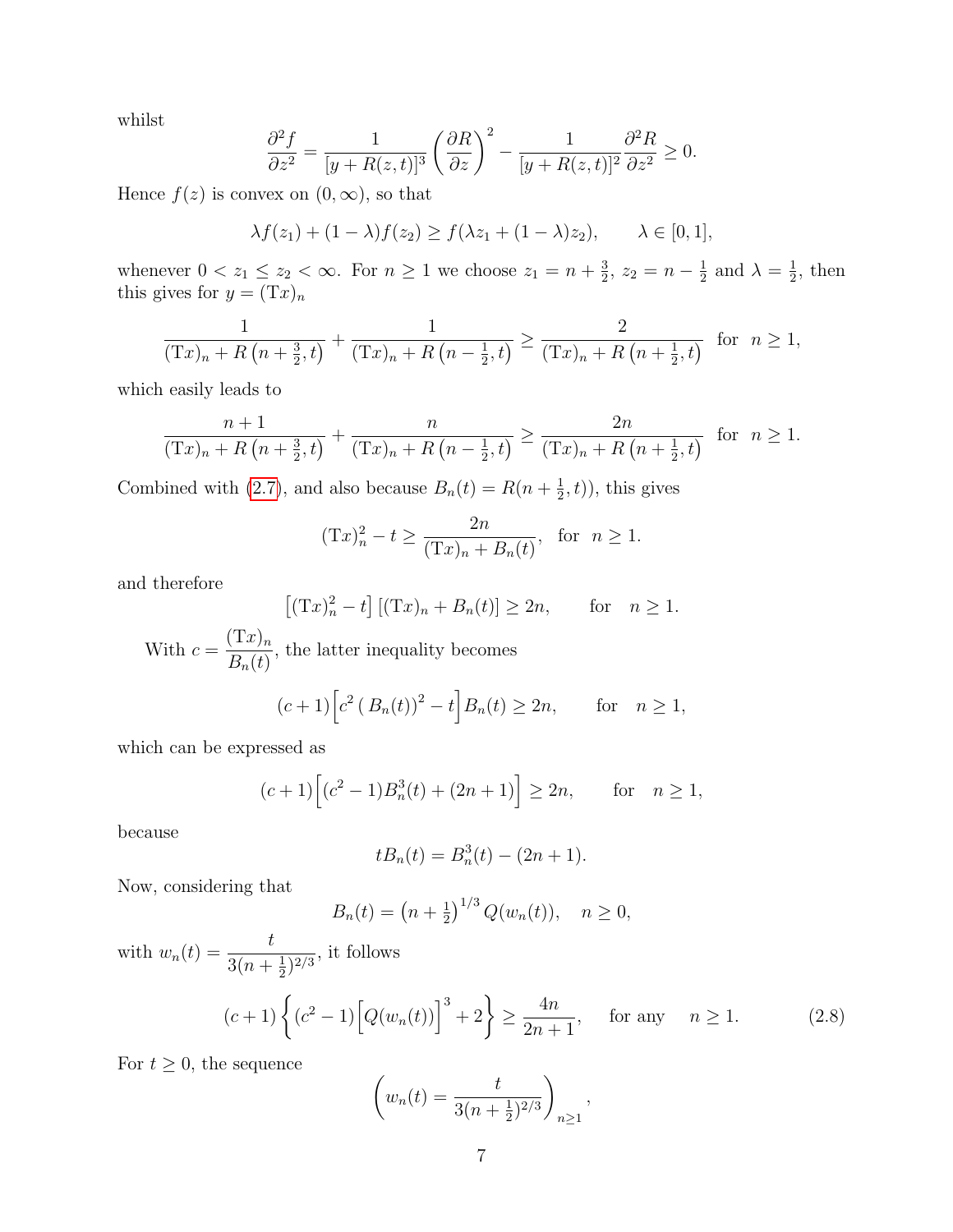is monotonically decreasing so that  $0 < w_n(t) \leq w_1(t)$ ,  $n \geq 1$ . Since  $Q(z)$  is a positive, increasing function (with  $\lim_{z \to -\infty} Q(z) = 0$ ,  $\lim_{z \to +\infty} Q(z) = +\infty$ ), it follows that

$$
Q(0) \le Q(w_n(t)) \le Q(w_1(t)),
$$

for any  $t \geq 0$  and  $n \geq 1$ , where  $Q(0) = 2^{1/3}$  and

$$
Q(w_1(t)) = \left(1 - \sqrt{1 - w_1^3(t)}\right)^{1/3} + \left(1 + \sqrt{1 - w_1^3(t)}\right)^{1/3}.
$$

Since  $0 < (Tx)_n \le B_n(t)$  implies  $0 < c < 1$  and therefore  $(c+1)(c^2-1) < 0$ , then

$$
2c^{2}(c+1) \ge (c+1)\{(c^{2}-1)\left[Q(w_{n}(t))\right]^{3}+2\} \ge \frac{4n}{2n+1} \ge \frac{4}{3}.
$$

Hence, c is such that  $c^2(c+1) \geq \frac{2}{3}$  $\frac{2}{3}$ . The function  $2c^2(c+1)$  is monotone increasing on [0, 1], and this implies  $c \geq c_1$ , where  $c_1$  is the positive root of  $c^2(c+1) = \frac{2}{3}$ , which is approximately  $c_1 = 0.6379714.$ 

For  $n = 0$  we use  $(2.7)$  to obtain

$$
[(Tx)0]2 - t \ge \frac{1}{(Tx)0 + B1(t)},
$$

so that  $[(Tx)<sub>0</sub> + B<sub>1</sub>(t)] {[(Tx)<sub>0</sub>]<sup>2</sup> - t} \ge 1$ . With  $d = \frac{(Tx)<sub>0</sub>}{B<sub>1</sub>(t)}$  $B_1(t)$ , then we have

$$
(d+1)\left[d^2B_1^3(t) - tB_1(t)\right] \ge 1.
$$

With the identity  $tR\left(\frac{3}{2}\right)$  $(\frac{3}{2}, t) = B_1^3(t) - 3$ , the latter inequality becomes

$$
(d+1)\left[ (d^2-1)B_1^3(t)+3\right]\geq 1.
$$

which, because of the fact that  $B_1(t) \geq 3^{1/3}$  and  $0 \leq d \leq 1$ , implies

<span id="page-8-0"></span>
$$
(d+1)\left[(d^2-1)3+3\right] \ge (d+1)\left[(d^2-1)B_1^3(t)+3\right] \ge 1.
$$

The function  $d^2(d+1)$  is monotone increasing on [0, 1], and this implies  $d \geq c_0$ , where  $c_0$  is the positive root of  $d^2(d+1) = \frac{1}{3}$ , which is approximately  $c_0 = 0.47533$ , so that  $(Tx)_0 \ge 0.47533 B_1(t) \ge 0.47533 \cdot 3^{1/3} = 0.685544.$ 

If we use the norm

$$
||x|| = \sup_{n \ge 0} \frac{|x_n|}{B_n(t)}
$$

with  $B_n(t)$  as given in [\(2.4\)](#page-3-3), then Lemma [2.1](#page-3-4) implies that  $||Tx|| \le 1$  whenever  $(x_n)_{n>0}$  is a positive sequence. Lemma [2.3](#page-5-1) implies that  $||T^2x|| \geq c_1$ . We are interested in the iterations  $T^k x$  for  $k \to \infty$ , so without loss of generality we may assume that  $c_1 B_n(t) \leq x_n \leq B_n(t)$ . The mapping T is then a mapping from positive sequences in the unit ball  $\mathbf{B}_1 = \{(x_n)_{n\geq 0} :$  $||x|| \leq 1$  to positive sequences in the unit ball  $\mathbf{B}_1$ .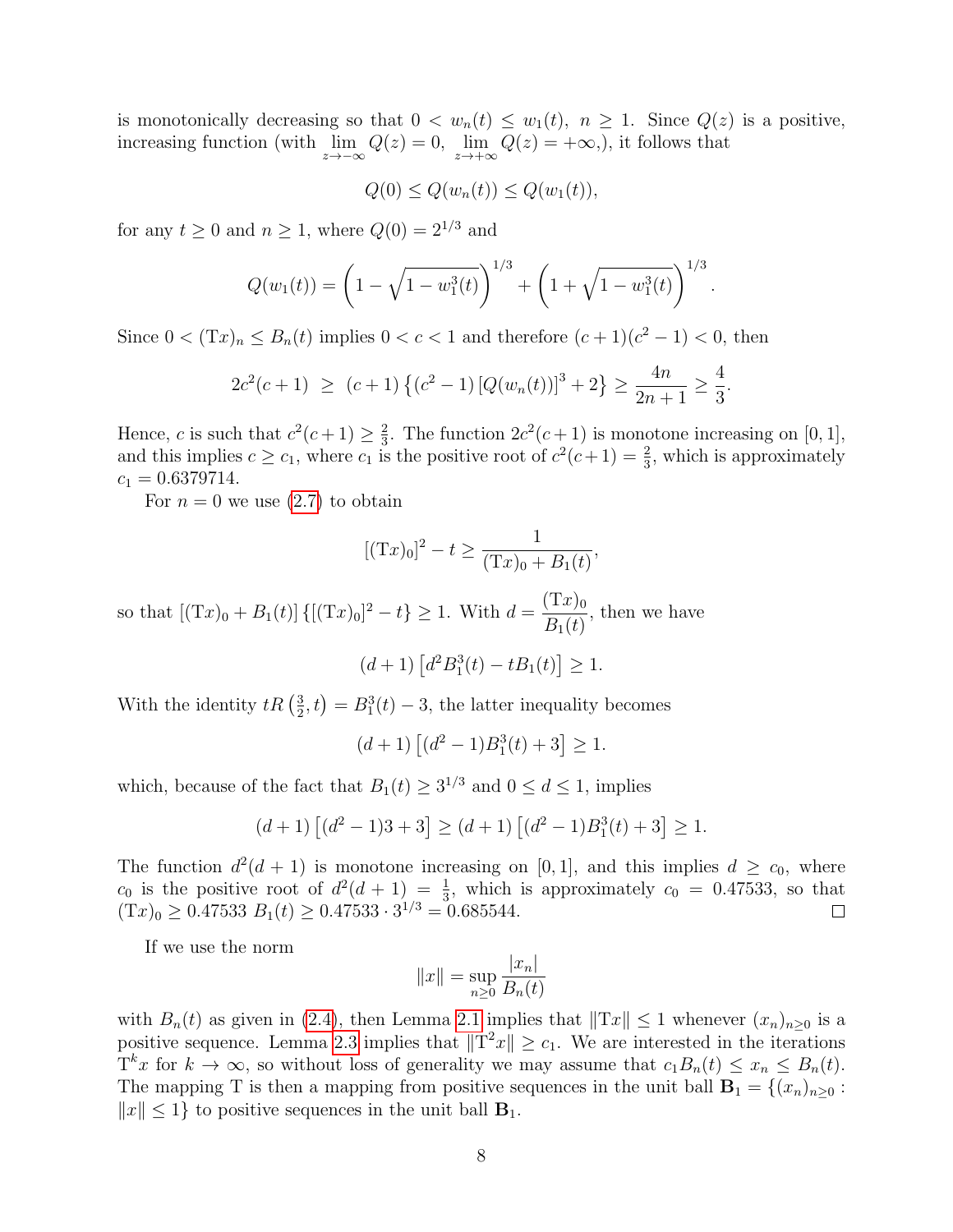We will show that whenever  $t \geq 0$ , T is a contraction on the positive sequences for which  $c_1 \le ||x|| \le 1$ . Let  $x, y$  be positive sequences with  $c_1 \le ||x||, ||y|| \le 1$ , then from [\(2.2\)](#page-3-5)

$$
\left| (\mathbf{T}x)_0 - (\mathbf{T}y)_0 \right| = \left| \sqrt{\frac{1}{(\mathbf{T}x)_0 + x_1} + t} - \sqrt{\frac{1}{(\mathbf{T}y)_0 + y_1} + t} \right|
$$

$$
= \frac{1}{(\mathbf{T}x)_0 + (\mathbf{T}y)_0} \left| \frac{1}{(\mathbf{T}x)_0 + x_1} - \frac{1}{(\mathbf{T}y)_0 + y_1} \right|
$$

.

From Lemma [2.3](#page-5-1) it follows that  $(Tx)_0 \ge c_0B_1(t)$  and  $(Ty)_0 \ge c_0B_1(t)$ , hence

$$
|(Tx)0 - (Ty)0| \le \frac{1}{2c_0B_1(t)} \frac{|(Ty)0 - (Tx)0 + y1 - x1|}{[(Ty)0 + y1](Ty)0 + y1]}.
$$

Lemma [2.3](#page-5-1) also gives  $x_1 \ge c_1 B_1(t)$  and  $y_1 \ge c_1 B_1(t)$  so that

$$
|(Tx)0 - (Ty)0| \le \frac{1}{2c_0(c_0 + c_1)^2 B_1^3(t)} [|(Tx)0 - (Ty)0| + |x1 - y1|].
$$

From this we find

$$
B_0(t)\left[1-\frac{1}{2c_0(c_0+c_1)^2B_1^3(t)}\right]\frac{|(Tx)_0-(Ty)_0|}{B_0(t)} \le \frac{1}{2c_0(c_0+c_1)^2B_1^2(t)}\frac{|x_1-y_1|}{B_1(t)}.
$$

For  $t \geq 0$ , the function

$$
\left[1 - \frac{1}{2c_0(c_0 + c_1)^2 B_1^3(t)}\right] > 0,
$$

so that we can write

$$
\frac{|(\mathrm{T}x)_0 - (\mathrm{T}y)_0|}{B_0(t)} \le \frac{B_1(t)}{B_0(t) [2c_1(c_0 + c_1)^2 B_1^3(t) - 1]} \frac{|x_1 - y_1|}{B_1(t)}
$$

The function on the right is a decreasing function on  $t \geq 0$ , so that

$$
\frac{B_1(t)}{B_0(t) [2c_0(c_0 + c_1)^2 B_1^3(t) - 1]} \ge \frac{B_1(0)}{B_0(0) [2c_0(c_0 + c_1)^2 B_0^3(t) - 1]} = 0.568967,
$$

approximately. For this reason, we have

$$
\frac{|(\text{Tx})_0 - (\text{Ty})_0|}{B_0(t)} \le c_2 \frac{|x_1 - y_1|}{B_1(t)}, \qquad c_2 = 0.568967\dots
$$
\n(2.9)

A similar calculation holds for  $n \geq 1$ : from  $(2.1)$  we find

<span id="page-9-0"></span>
$$
|(Tx)_n - (Ty)_n| = \left| \sqrt{\frac{n+1}{(Tx)_n + x_{n+1}} + \frac{n}{(Tx)_n + x_{n-1}} + t} \right|
$$
  
= 
$$
\frac{1}{(Tx)_n + (Ty)_n} \left\{ \left| \frac{n+1}{(Tx)_n + x_{n+1}} - \frac{n+1}{(Ty)_n + y_{n+1}} \right| + \left| \frac{n}{(Tx)_n + x_{n-1}} - \frac{n}{(Ty)_n + y_{n+1}} \right| \right\}.
$$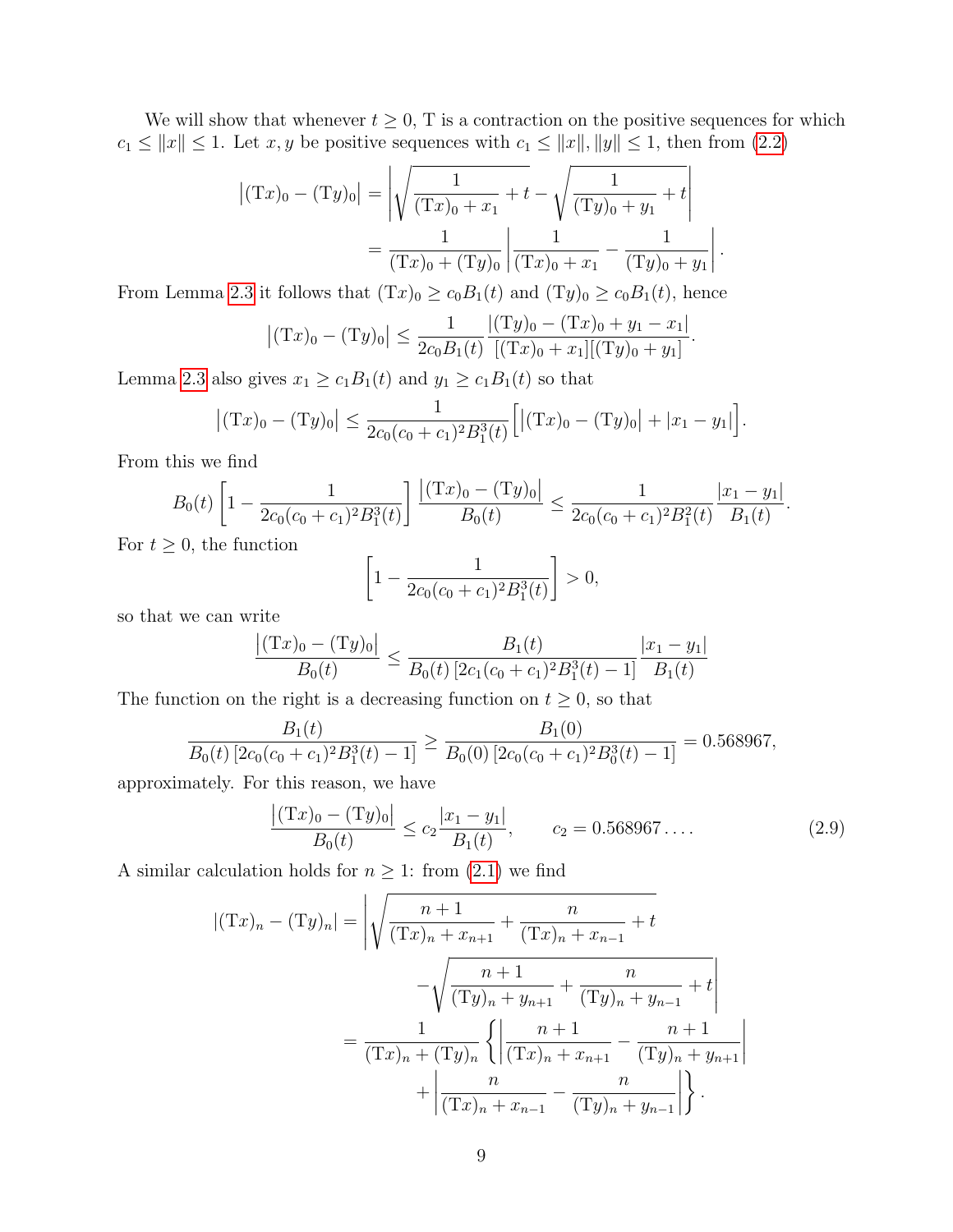Lemma [2.3](#page-5-1) gives  $(Tx)_n \ge c_1B_n(t)$  and  $(Ty)_n \ge c_1B_n(t)$  so that

$$
|(Tx)_n - (Ty)_n| \le \frac{1}{2c_1B_n(t)} \left\{ \frac{(n+1)[|(Ty)_n - (Tx)_n| + |y_{n+1} - x_{n+1}|]}{[(Tx)_n + x_{n+1}][(Ty)_n + y_{n+1}]} + \frac{n[|(Ty)_n - (Tx)_n| + |y_{n-1} - x_{n-1}|]}{[(Tx)_n + x_{n-1}][(Ty)_n + y_{n-1}]} \right\}.
$$

Since  $x_{n+1}, y_{n+1} \ge c_1 B_{n+1}(t)$  and  $x_{n-1}, y_{n-1} \ge c_1 B_{n-1}(t)$  we have (together with the lower bound from Lemma [2.3\)](#page-5-1)

$$
\begin{split} |(\mathbf{T}x)_n - (\mathbf{T}y)_n| \\ &\leq \frac{|(\mathbf{T}x)_n - (\mathbf{T}y)_n|}{2c_1^3 B_n(t)} \left\{ \frac{n+1}{\left[B_n(t) + B_{n+1}(t)\right]^2} + \frac{n}{\left[B_n(t) + B_{n-1}(t)\right]^2} \right\} \\ &\quad + \frac{\|x - y\|}{2c_1^3 B_n(t)} \left\{ \frac{(n+1)B_{n+1}(t)}{\left[B_n(t) + B_{n+1}(t)\right]^2} + \frac{nB_{n-1}(t)}{\left[B_n(t) + B_{n-1}(t)\right]^2} \right\}, \end{split}
$$

<span id="page-10-0"></span>which can be rearranged so that

$$
\left\{1 - \frac{1}{2c_1^3 B_n(t)} \left\{ \frac{n+1}{\left[B_n(t) + B_{n+1}(t)\right]^2} + \frac{n}{\left[B_n(t) + B_{n-1}(t)\right]^2} \right\} \right\} \frac{|(Tx)_n - (Ty)_n|}{B_n(t)} \n\leq \frac{||x - y||}{2c_1^3 B_n(t)^2} \left\{ \frac{(n+1)B_{n+1}(t)}{\left[B_n(t) + B_{n+1}(t)\right]^2} + \frac{nB_{n-1}(t)}{\left[B_n(t) + B_{n-1}(t)\right]^2} \right\}.
$$

The function on the left

$$
f(n,t) = 1 - \frac{1}{2c_1^3 B_n(t)} \left\{ \frac{n+1}{\left[B_n(t) + B_{n+1}(t)\right]^2} + \frac{n}{\left[B_n(t) + B_{n-1}(t)\right]^2} \right\}
$$

is bounded from below by  $f(n,0)$  since  $B_n(t) \ge (2n+1)^{1/3}$  for any  $n \ge 0$ . In addition,  $f(n, 0)$  is an increasing function of n and therefore  $f(n, 0)$  is bounded from below by its value at  $n = 1$ , which is approximately  $f(1, 0) = 0.507422$ . Since  $f(n, t) \ge 0.507422 > 0$ , we can write

$$
\frac{\left| (\mathrm{T}x)_n - (\mathrm{T}y)_n \right|}{B_n(t)} \le \frac{\frac{1}{2c_1^3 B_n(t)^2} \left\{ \frac{(n+1)B_{n+1}(t)}{\left[ B_n(t) + B_{n+1}(t) \right]^2} + \frac{nB_{n-1}(t)^2}{\left( B_n(t) + B_{n-1}(t) \right)^2} \right\}}{1 - \frac{1}{2c_1^3 B_n(t)} \left\{ \frac{n+1}{\left[ B_n(t) + B_{n+1}(t) \right]^2} + \frac{n}{\left[ B_n(t) + B_{n-1}(t) \right]^2} \right\}} \|x - y\|.
$$

<span id="page-10-1"></span>We observe that for each  $t \geq 0$ , the expression on the right is an increasing sequence for  $n \geq 1$ , therefore it is bounded from above by the values as  $n \to \infty$ , which is approximately  $c_3 =$ 1  $2c_1^3$ 1 4  $1 - \frac{1}{2c}$  $\overline{2c_1^3}$ 1  $\frac{1}{4}$  = 0.928273. Consequently, we obtain for any  $n \ge 1$ 

$$
\frac{|(\mathrm{T}x)_n - (\mathrm{T}y)_n|}{B_n(t)} \le c_3 \|x - y\|, \qquad c_3 = 0.928273\dots
$$
\n(2.10)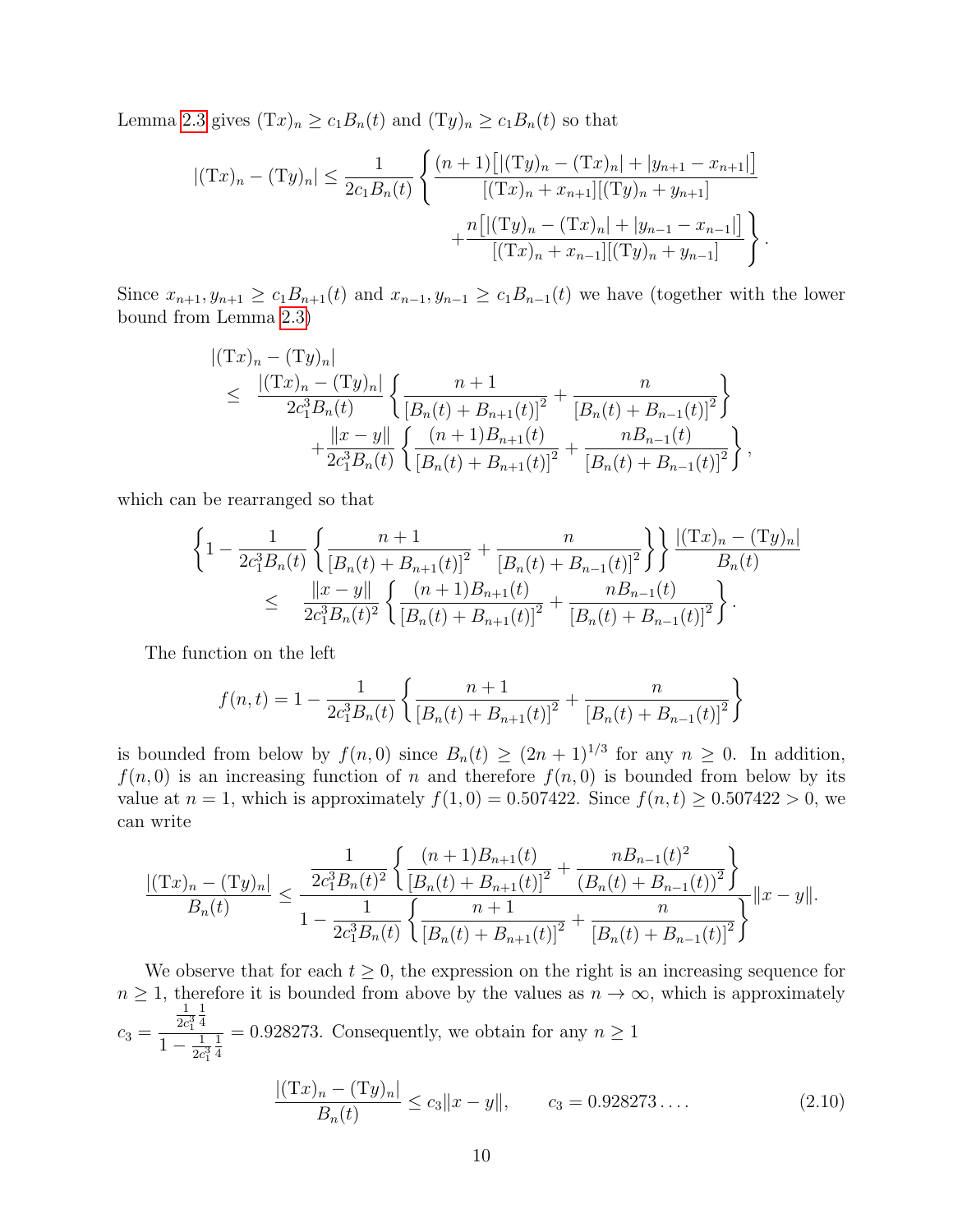Combining  $(2.9)$  and  $(2.10)$  then gives

<span id="page-11-4"></span>
$$
||Tx - Ty|| \le 0.928273 ||x - y||,
$$

which shows that T is a contraction. Since the unit ball with the norm  $\|\cdot\|$  is complete, one can use Banach's fixed point theorem to conclude that T has a unique fixed point b for which  $T b = b$ . The sequence  $b = (b_n)_{n>0}$  is positive and it is a solution of the alternative discrete Painlevé equation  $(1.5)$ .

The contraction factor can be improved by improving the upper and the lower bounds in Lemmas [2.1](#page-3-4) and [2.3.](#page-5-1) The lower bound in Lemma [2.3](#page-5-1) can be used to get a better upper bound in Lemma [2.1,](#page-3-4) which in turn can be used to improve the lower bound in Lemma [2.3.](#page-5-1)

We have not yet shown that  $b_0(t) = -\mathrm{Ai}'(t)/\mathrm{Ai}(t)$ ; this will be done in §[5,](#page-18-0) see Corollary [5.2.](#page-20-0)

### 3 Behaviour of the unique positive solution

The unique positive solution of [\(1.5\)](#page-1-1) necessarily satisfies  $b_n(t) > \sqrt{t}$ , which is an immediate consequence of [\(1.5\)](#page-1-1). Furthermore, Lemma [2.1](#page-3-4) implies

<span id="page-11-1"></span><span id="page-11-0"></span> $\sqrt{t} < b_n(t) \le B_n(t)$ , for any  $n \ge 0$ , and  $t \ge 0$ .

This is illustrated in Figure [3.1](#page-10-1) for  $n = 5$  and  $n = 10$ .



Figure 3.1: Plots of  $B_n(t)$  (dot-dash line),  $b_n(t)$  (solid line) and  $\sqrt{t}$  (dashed line) for  $n=5$ and  $n = 10$ .

<span id="page-11-5"></span>Moreover, recalling the definition of  $B_n(t)$  in [\(2.4\)](#page-3-3), we observe that

<span id="page-11-3"></span><span id="page-11-2"></span>
$$
\lim_{t \to \infty} \frac{B_n(t)}{\sqrt{t}} = 1,
$$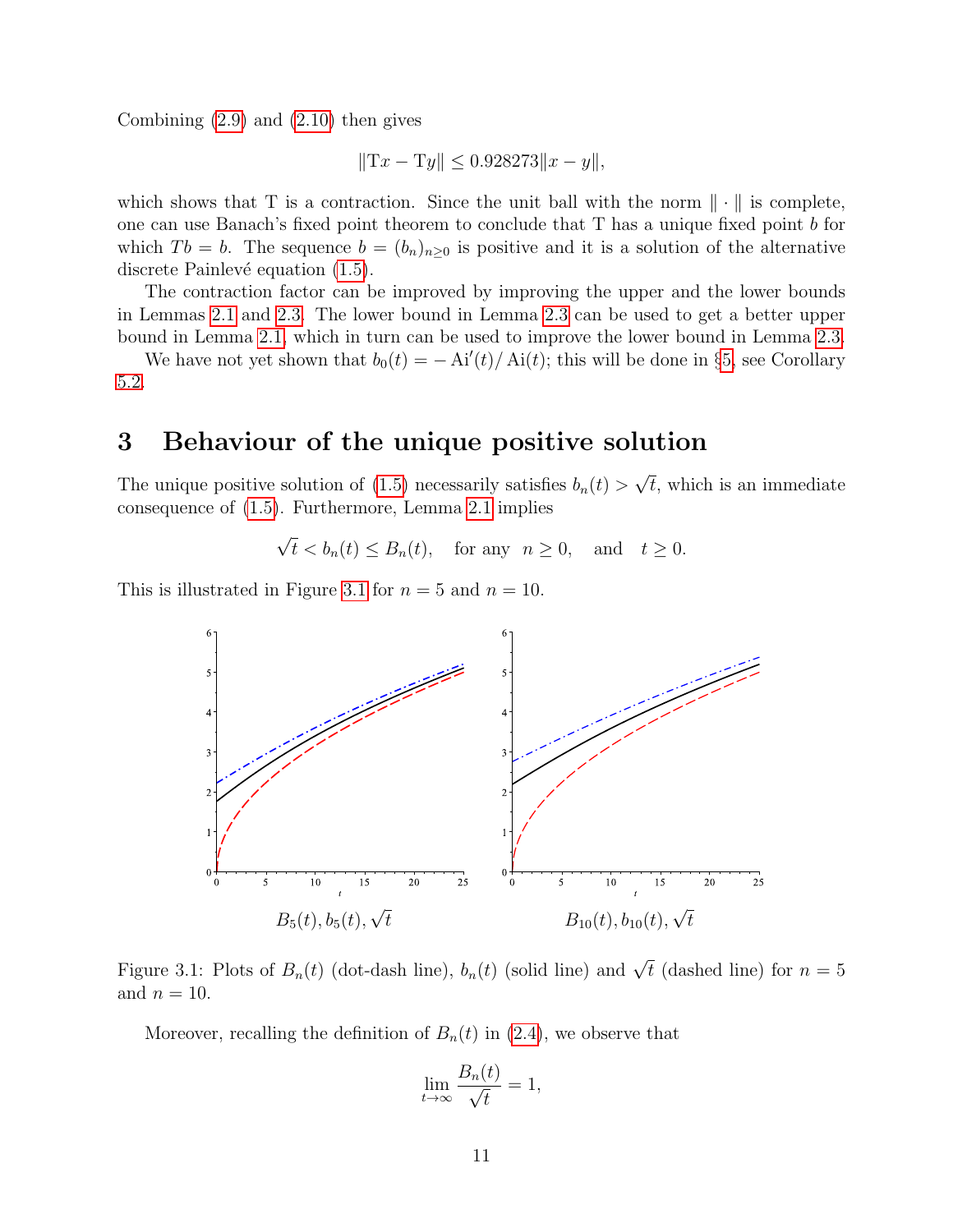<span id="page-12-0"></span>and consequently,

$$
\lim_{t \to \infty} \frac{b_n(t)}{\sqrt{t}} = 1. \tag{3.1}
$$

*Remark* 3.1. Observe that for any  $t \geq 0$  and any integer  $n \geq 0$ , the upper bound  $B_n(t)$  for  $b_n(t)$  given in Lemma [2.1](#page-3-4) satisfies

$$
\sqrt{t}
$$
 <  $B_n(t)$  <  $\sqrt{t + (2n + 1)^{2/3}}$ .

For values of  $t > 3(n + \frac{1}{2})$  $\frac{1}{2}$ )<sup>2/3</sup>,  $B_n(t)$  can be written as

$$
B_n(t) = \frac{2}{3}\sqrt{3t} \cos \left\{ \frac{1}{3} \arccos \left[ \frac{3^{3/2}(n+\frac{1}{2})}{t^{3/2}} \right] \right\},\,
$$

for any  $n \geq 0$ . Since  $0 \leq \frac{1}{3}$  $\frac{1}{3} \arccos \left[ 3^{3/2} (n + \frac{1}{2}) \right]$  $\frac{1}{2})/t^{3/2}$  <  $\frac{1}{6}$  $\frac{1}{6}\pi$  for  $t > 3\left(n + \frac{1}{2}\right)$  $\frac{1}{2}$ )<sup>2/3</sup>, it follows that

$$
\sqrt{t} < B_n(t) \leq \frac{2}{3}\sqrt{3\,t}.
$$

Remark 3.2. The Bäcklund transformations pair

$$
b_n(t) + b_{n+1}(t) = \frac{2(n+1)}{b_n^2(t) - t + b_n'(t)},
$$
\n(3.2a)

$$
b_n(t) + b_{n-1}(t) = \frac{2n}{b_n^2(t) - t - b_n'(t)},
$$
\n(3.2b)

relate solutions of the equation [\(1.5\)](#page-1-1). In fact, (1.5) can be obtained by eliminating  $b'_n(t)$ between  $(3.2a)$  and  $(3.2b)$ . Hence,

$$
b'_{n}(t) = \frac{n+1}{b_{n}(t) + b_{n+1}(t)} - \frac{n}{b_{n}(t) + b_{n-1}(t)},
$$

which, recalling [\(1.1b\)](#page-0-0), corresponds to

$$
b'_n(t) = a_{n+1}(t) - a_n(t).
$$
\n(3.3)

Moreover, [\(1.1a\)](#page-0-1) and the latter equality yield

$$
b_{n+1}^{2}(t) - b_{n}^{2}(t) = b_{n+1}'(t) + b_{n}'(t).
$$
\n(3.4)

The identities [\(3.3\)](#page-11-2) and [\(3.4\)](#page-11-3) allow us to conclude the following result.

**Lemma 3.1.** For each integer  $n \geq 0$ ,  $b'_n(t) > 0$  for all  $t \geq 0$  if and only if  $a_{n+1}(t) > a_n(t)$ , and this implies  $b_{n+1}(t) > b_n(t)$  and also  $a'_n(t) < 0$ .

Numerically it is evident that  $b_n(t)$  is a strictly increasing function of t. However, it remains an open problem to prove this (analytically).

Conjecture 3.2. For any  $t \ge 0$ ,  $0 < b'_n(t) < 1/(2\sqrt{t})$ .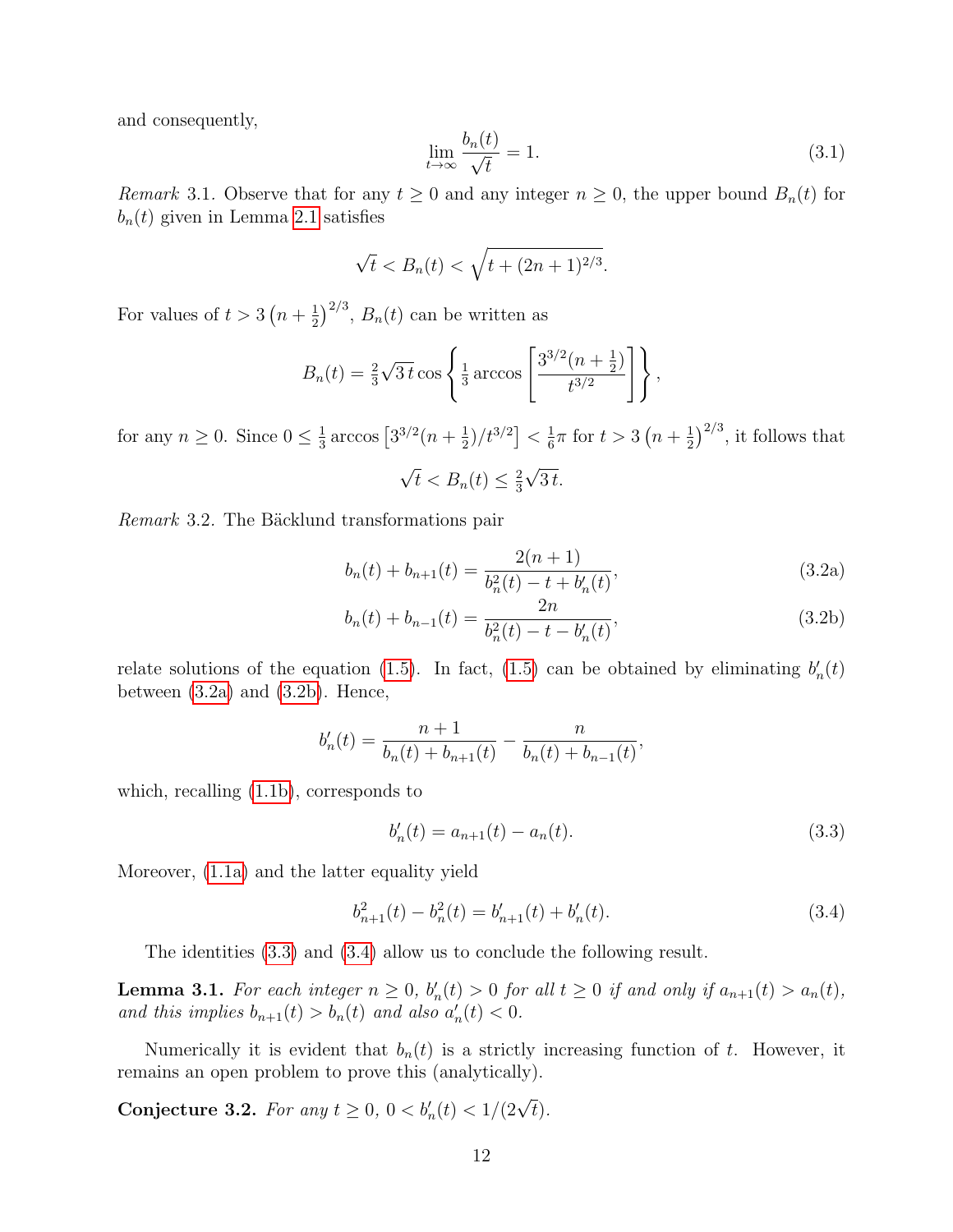Notwithstanding this, we can still prove the result for values of t larger than  $2^{-2/3}n^{4/3}$ .

**Lemma 3.3.** For each integer  $n \geq 0$ , we have  $b'_n(t) > 0$  for any  $t \geq \left(\frac{(2n+3)n^3}{(2n+1)(n+1)}\right)^{2/3}$ . *Proof.* Since  $a_0 = 0$ , then  $(3.3)$  readily implies

$$
b_0'(t) = a_1(t) > 0,
$$

for any  $t \geq 0$ . Based on [\(3.3\)](#page-11-2) together with the inequalities

$$
\frac{n}{2\sqrt{t}} < a_n < \frac{n}{B_n(t) + B_{n-1}(t)},
$$

which are valid for any  $n \geq 1$  and  $t \geq 0$ , it follows that

$$
b'_{n}(t) > \frac{n+1}{B_{n+1}(t) + B_{n}(t)} - \frac{n}{2\sqrt{t}}.
$$

<span id="page-13-0"></span>Since  $B_n(t)$  is an increasing function of both n and t, bounded from below by  $\sqrt{t}$  and lim  $t\rightarrow+\infty$  $\frac{B_n(t)}{\sqrt{t}} = 1$ , it follows that for each  $n \geq 1$  there exists  $t_n^*$  such that for any  $t > t_n^*$ , we have

$$
B_n(t) + B_{n+1}(t) \le \left(1 + \frac{1}{n}\right)2\sqrt{t},
$$

which implies  $b'_n(t) > 0$ .

Indeed, let  $t_n^*$  be such that

$$
B_{n+1}(t_n^*) = \frac{n+1}{n} \sqrt{t_n^*}.
$$

As  $B_n(t)$  is by definition the positive solution of  $y(y^2 - t) = 2n + 1$ , it readily follows that  $t_n^*$  must be such that

$$
\frac{n+1}{n^3} \left[ (n+1)^2 - n^2 \right] \left( t_n^* \right)^{3/2} = 2n+3,
$$
  
and hence  $t_n^* = \left[ \frac{(2n+3)n^3}{(2n+1)(n+1)} \right]^{2/3}$ . Then for  $t > t_n^*$   

$$
B_n(t) + B_{n+1}(t) \le 2B_{n+1}(t),
$$

for each  $n \geq 0$ .

In the same manner we can show the existence of  $t_n^+$  such that for any  $t > t_n^+$ , we have  $b'_n(t)$  < 1  $\overline{2\sqrt{t}}$ .

 $\Box$ 

Remark 3.3. The asymptotic behaviour of  $b_n$  for large t in [\(3.1\)](#page-11-4) allows us to conclude from  $(1.1b)$  that

<span id="page-13-1"></span>
$$
\lim_{t \to +\infty} \left( a_n(t) \, \frac{2\sqrt{t}}{n} \right) = 1
$$

whilst  $(3.3)$  implies

$$
\lim_{t \to +\infty} \left( b'_n(t) \, 2\sqrt{t} \right) = 1.
$$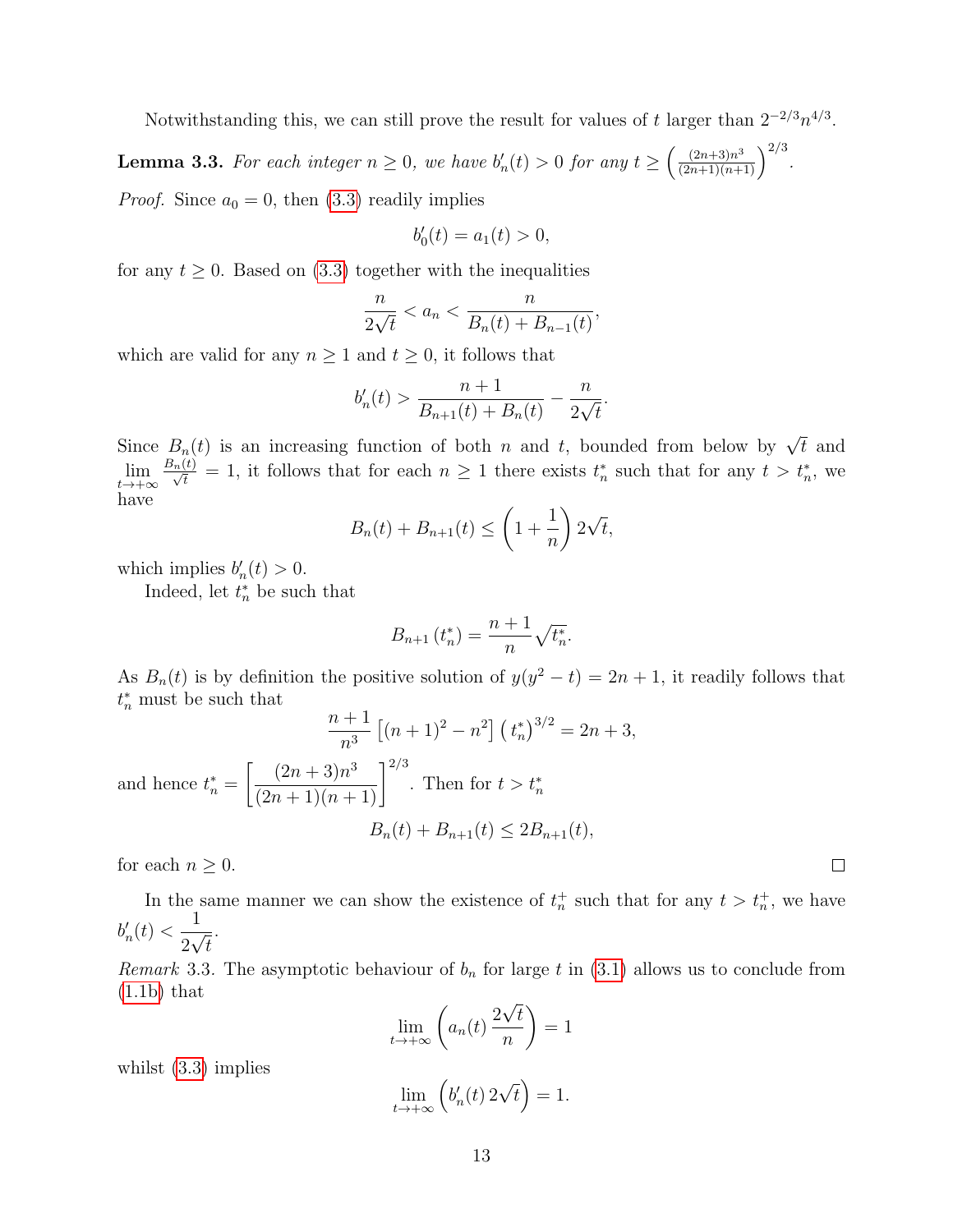*Remark* 3.4. As  $b_n(t) > \sqrt{t}$  for any  $n \ge 0$ , then [\(3.2a\)](#page-11-0) implies

$$
0 < b_n(t) + b_{n+1}(t) = \frac{2(n+1)}{b_n^2(t) - t + b_n'(t)}
$$

whereas Equation [\(3.2b\)](#page-11-1) implies that

$$
0 < b_n(t) + b_{n-1}(t) = \frac{2n}{b_n^2(t) - t - b_n'(t)}.
$$

Hence, we have

$$
\[b_n^2(t) - t + b'_n(t)\] \Big[ b_n^2(t) - t - b'_n(t) \Big] > 0,
$$

i.e.,

$$
-(b_n^2(t) - t) < b_n'(t) < b_n^2(t) - t.
$$

## 4 Relation with the second Painlevé equation

Suppose we denote solutions of P<sub>II</sub> [\(1.3\)](#page-1-4) by  $w(z; \alpha)$ , then the three solutions  $w(z; \alpha)$  and  $w(z; \alpha \pm 1)$  are related by

$$
\frac{\alpha + \frac{1}{2}}{w(z; \alpha + 1) + w(z; \alpha)} + \frac{\alpha - \frac{1}{2}}{w(z; \alpha) + w(z; \alpha - 1)} + 2w^2(z; \alpha) + z = 0,
$$
\n(4.1)

see  $[18, Eq. 32.7.5$  on p. 730 and  $[6, Eq. (1.21)]$ . The latter is equivalent to the difference equation [\(1.5\)](#page-1-1). If we take  $\alpha = n + \frac{1}{2}$  $\frac{1}{2}$  and  $y_n(t) = cw(ct; n + \frac{1}{2})$  $(\frac{1}{2})$  then

<span id="page-14-2"></span>
$$
\frac{n+1}{y_{n+1} + y_n} + \frac{n}{y_n + y_{n-1}} + 2c^{-3}y_n^2 + t = 0,
$$
\n(4.2)

hence the choice  $c = -2^{1/3}$  gives [\(1.5\)](#page-1-1) so that  $b_n(t) = -2^{1/3}w(-2^{1/3}t; n + \frac{1}{2})$  $(\frac{1}{2})$ . It is known that for  $\alpha = n + \frac{1}{2}$  $\frac{1}{2}$  then P<sub>II</sub> [\(1.3\)](#page-1-4) has solutions in terms of Airy functions (see [\[18,](#page-23-3) 32.10(ii) on p. 735] or [\[4,](#page-21-2) §7.1 on p. 373]). The simplest "Airy solution" is

<span id="page-14-5"></span><span id="page-14-1"></span><span id="page-14-0"></span>
$$
w(z; \frac{1}{2}) = -\frac{d}{dz} \ln \phi(z) = -\frac{\phi'(z)}{\phi(z)},
$$

where

<span id="page-14-4"></span>
$$
\phi(z) = C_1 \operatorname{Ai}(-2^{-1/3}z) + C_2 \operatorname{Bi}(-2^{-1/3}z),\tag{4.3}
$$

with  $Ai(t)$  and  $Bi(t)$  the Airy functions and  $C_1$  and  $C_2$  arbitrary constants. Observe that the solution  $w(z; \frac{1}{2})$  $\frac{1}{2}$ ) only depends on the ratio  $C_1/C_2$ . We now have that

$$
y_0(t) = -2^{-1/3}w(-2^{1/3}t; \frac{1}{2}) = 2^{-1/3}\frac{\phi'(-2^{1/3}t)}{\phi(-2^{1/3}t)},
$$

and since

<span id="page-14-3"></span>
$$
\phi(-2^{-1/3}t) = C_1 \text{ Ai}(t) + C_2 \text{ Bi}(t),
$$
  

$$
\phi'(-2^{-1/3}t) = -2^{1/3} [C_1 \text{ Ai}'(t) + C_2 \text{ Bi}'(t)],
$$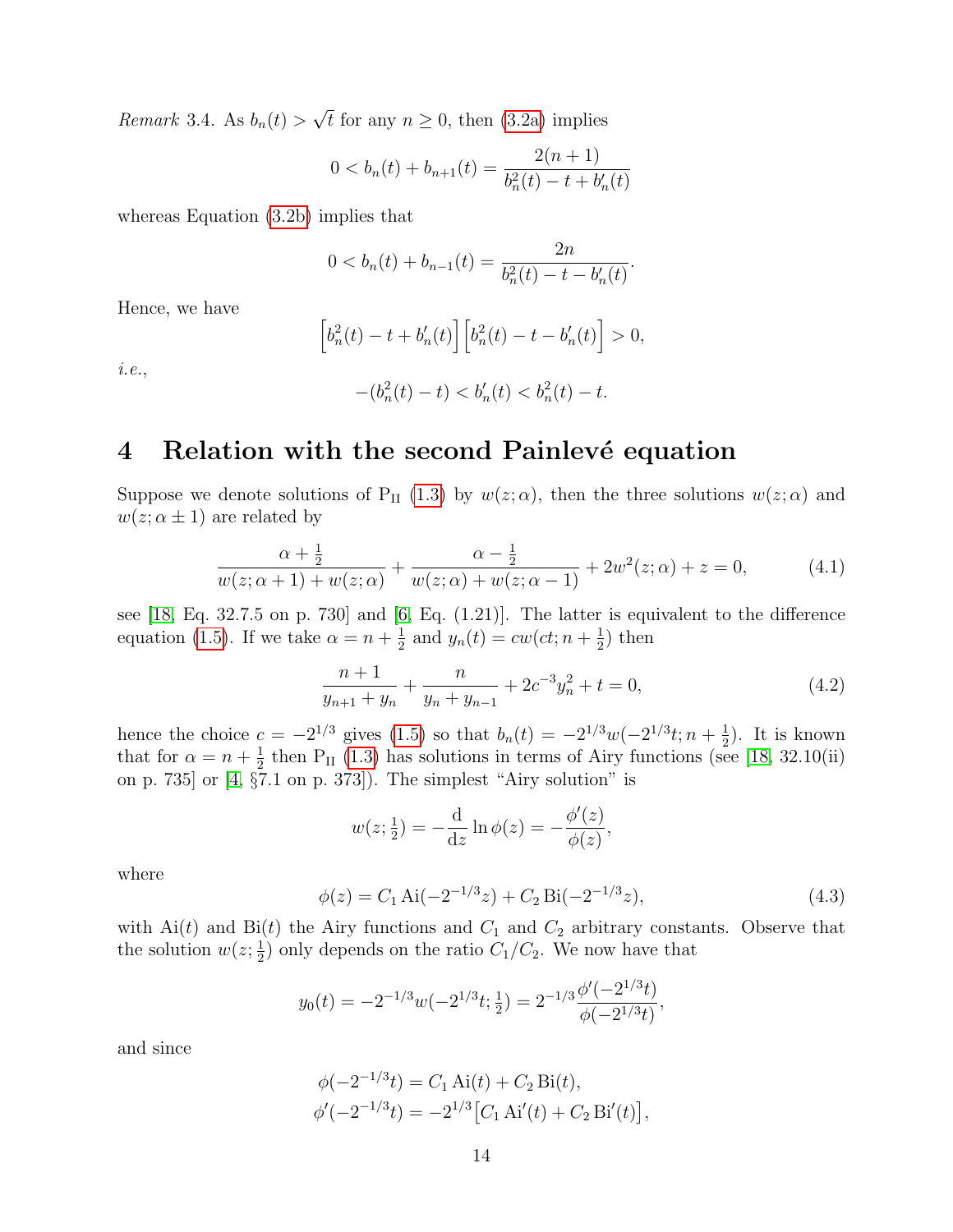then we find

<span id="page-15-1"></span><span id="page-15-0"></span>
$$
y_0(t) = -\frac{C_1 \text{ Ai}'(t) + C_2 \text{ Bi}'(t)}{C_1 \text{ Ai}(t) + C_2 \text{ Bi}(t)}.
$$
\n(4.4)

For  $t = 0$  this gives

<span id="page-15-2"></span>
$$
b_0(0) = -\frac{C_1 \text{ Ai}'(0) + C_2 \text{ Bi}'(0)}{C_1 \text{ Ai}(0) + C_2 \text{ Bi}(0)} = \frac{3[\Gamma(\frac{2}{3})]^2}{2\pi} \left(\frac{C_1 - \sqrt{3} C_2}{C_1 + \sqrt{3} C_2}\right),
$$

where we used the initial values

$$
\text{Ai}(0) = \frac{1}{3^{2/3}\Gamma(\frac{2}{3})}, \quad \text{Bi}(0) = \frac{1}{3^{1/6}\Gamma(\frac{2}{3})}, \quad \text{Ai}'(0) = -\frac{3^{1/6}\Gamma(\frac{2}{3})}{2\pi}, \quad \text{Bi}'(0) = \frac{3^{2/3}\Gamma(\frac{1}{3})}{2\pi},
$$

see [\[18,](#page-23-3) 9.2(ii) on p. 194]. Thus choosing  $C_2 = 0$  gives the initial value mentioned in Theorems [1.1](#page-1-2) and [1.2](#page-1-5) for  $t = 0$ .

More generally, we have the solution

$$
w(z; n + \frac{1}{2}) = \frac{d}{dz} \ln \frac{\Theta_n(z)}{\Theta_{n+1}(z)},
$$

where for  $n\geq 1$ 

$$
\Theta_n(z) = \det \left[ \frac{\mathrm{d}^{j+k}}{\mathrm{d}z^{j+k}} \phi(z) \right]_{j,k=0}^{n-1},
$$

with  $\phi(z)$  as given by [\(4.3\)](#page-13-1).

Consider the Bäcklund transformations

$$
y_{n+1} = -y_n + \frac{2(n+1)}{y_n^2 + y_n' - t},
$$
\n(4.5a)

<span id="page-15-4"></span><span id="page-15-3"></span>
$$
y_{n-1} = -y_n + \frac{2n}{y_n^2 - y_n' - t},
$$
\n(4.5b)

where  $' \equiv d/dt$ . Eliminating  $y'_n$  yields the recurrence relation

$$
\frac{n+1}{y_{n+1} + y_n} + \frac{n}{y_n + y_{n-1}} = y_n^2 - t,\tag{4.6}
$$

which is alt-dP<sub>I</sub> [\(1.5\)](#page-1-1), whilst letting  $n \to n+1$  in [\(4.5b\)](#page-14-0) and then substituting [\(4.5a\)](#page-14-1) yields

$$
\frac{\mathrm{d}^2 y_n}{\mathrm{d}t^2} = 2y_n^3 - 2ty_n - 2n - 1,\tag{4.7}
$$

which is [\(1.2\)](#page-1-0) with  $\alpha = n + \frac{1}{2}$  $\frac{1}{2}$ , and so is equivalent to P<sub>II</sub> [\(1.3\)](#page-1-4) with  $\alpha = n + \frac{1}{2}$  $\frac{1}{2}$ .

**Lemma 4.1.** Suppose  $x_n$  and  $y_n$  satisfy the discrete system

$$
x_n + x_{n+1} = y_n^2 - t,\tag{4.8a}
$$

$$
x_n(y_n + y_{n-1}) = n,\t\t(4.8b)
$$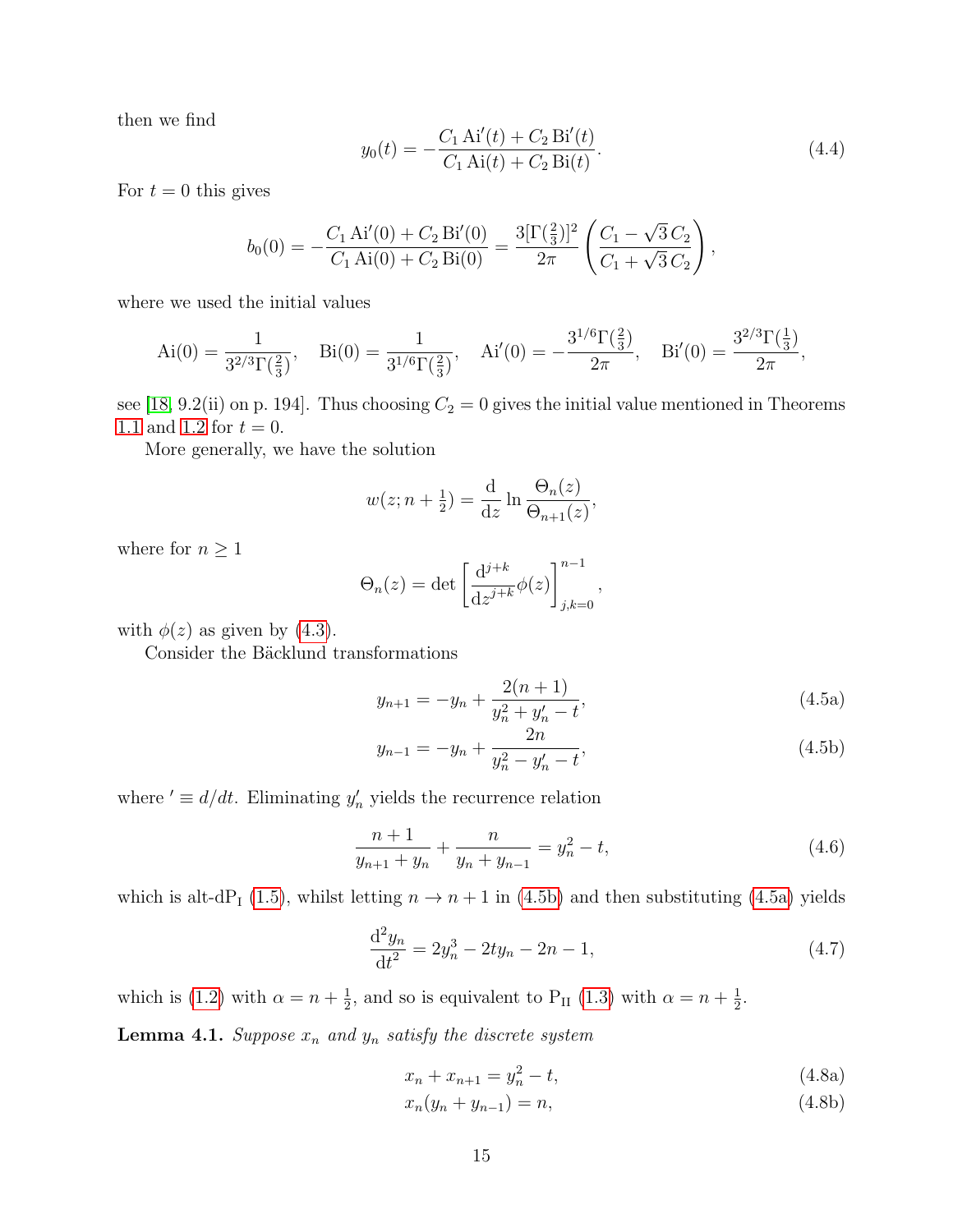and  $y_n$  satisfies [\(4.5\)](#page-14-2). Then  $x_n$  and  $y_n$  satisfy the system

<span id="page-16-0"></span>
$$
\frac{\mathrm{d}x_n}{\mathrm{d}t} = -2x_n y_n + n,\tag{4.9a}
$$

<span id="page-16-1"></span>
$$
\frac{\mathrm{d}y_n}{\mathrm{d}t} = y_n^2 - 2x_n - t,\tag{4.9b}
$$

and  $x_n$  satisfies

$$
\frac{d^2x_n}{dt^2} = \frac{1}{2x_n} \left(\frac{dx_n}{dt}\right)^2 + 4x_n^2 + 2tx_n - \frac{n^2}{2x_n}.
$$
\n(4.10)

Proof. From [\(4.8b\)](#page-14-3) and [\(4.5b\)](#page-14-0) we have

$$
\frac{2n}{y_n + y_{n-1}} = 2x_n = y_n^2 - \frac{dy_n}{dt} - t,
$$

from which we obtain equation [\(4.9b\)](#page-15-0). Then differentiating [\(4.9b\)](#page-15-0) gives

<span id="page-16-3"></span>
$$
\frac{\mathrm{d}^2 y_n}{\mathrm{d}t^2} = 2y_n \frac{\mathrm{d}y_n}{\mathrm{d}t} - 2\frac{\mathrm{d}x_n}{\mathrm{d}t} - 1.
$$

Substituting for the derivatives of  $y_n$  using [\(4.9b\)](#page-15-0) and [\(4.7\)](#page-14-4) yields equation [\(4.9a\)](#page-15-1). Finally solving [\(4.9a\)](#page-15-1) for  $y_n$  and substituting in [\(4.9b\)](#page-15-0) shows that  $x_n$  satisfies equation [\(4.10\)](#page-15-2), as required.  $\Box$ 

<span id="page-16-2"></span>We remark that making the transformation  $x_n(t) = -2^{-1/3}v(z)$ , with  $z = -2^{1/3}t$ , in equation [\(4.10\)](#page-15-2) yields

$$
\frac{d^2v}{dz^2} = \frac{1}{2v} \left(\frac{dv}{dz}\right)^2 - 2v^2 - zv - \frac{n^2}{2v},\tag{4.11}
$$

which is known as  $P_{34}$ , as it's equivalent to equation XXXIV of Chapter 14 in [\[11\]](#page-22-7).

The "Airy-type" solutions of [\(4.7\)](#page-14-4) and [\(4.10\)](#page-15-2) respectively have the form

$$
y_n(t; \theta) = \frac{\mathrm{d}}{\mathrm{d}t} \ln \frac{\tau_n(t; \theta)}{\tau_{n+1}(t; \theta)},
$$
\n(4.12)

$$
x_n(t; \theta) = -\frac{\mathrm{d}^2}{\mathrm{d}t^2} \ln \tau_n(t; \theta), \tag{4.13}
$$

where

$$
\tau_n(t;\theta) = \det \left[ \frac{\mathrm{d}^{j+k}}{\mathrm{d}t^{j+k}} \varphi(t;\theta) \right]_{j,k=0}^{n-1},\tag{4.14}
$$

with  $\tau_0(t; \theta) = 1$ , and

$$
\varphi(t; \theta) = \cos(\theta) \operatorname{Ai}(t) + \sin(\theta) \operatorname{Bi}(t),\tag{4.15}
$$

with Ai(t) and Bi(t) the Airy functions and  $\theta \in [0, \pi)$  a parameter; we have set  $C_1 = \cos(\theta)$ and  $C_2 = \sin(\theta)$  to reflect that the solution only depends on the ratio of the constants. The "Airy-type" solutions [\(4.12\)](#page-15-3) and [\(4.13\)](#page-15-4) are derived from the "Airy-type" solutions of  $P_{II}$ [\(1.3\)](#page-1-4) given in [\[4,](#page-21-2) [9,](#page-22-6) [17\]](#page-23-2).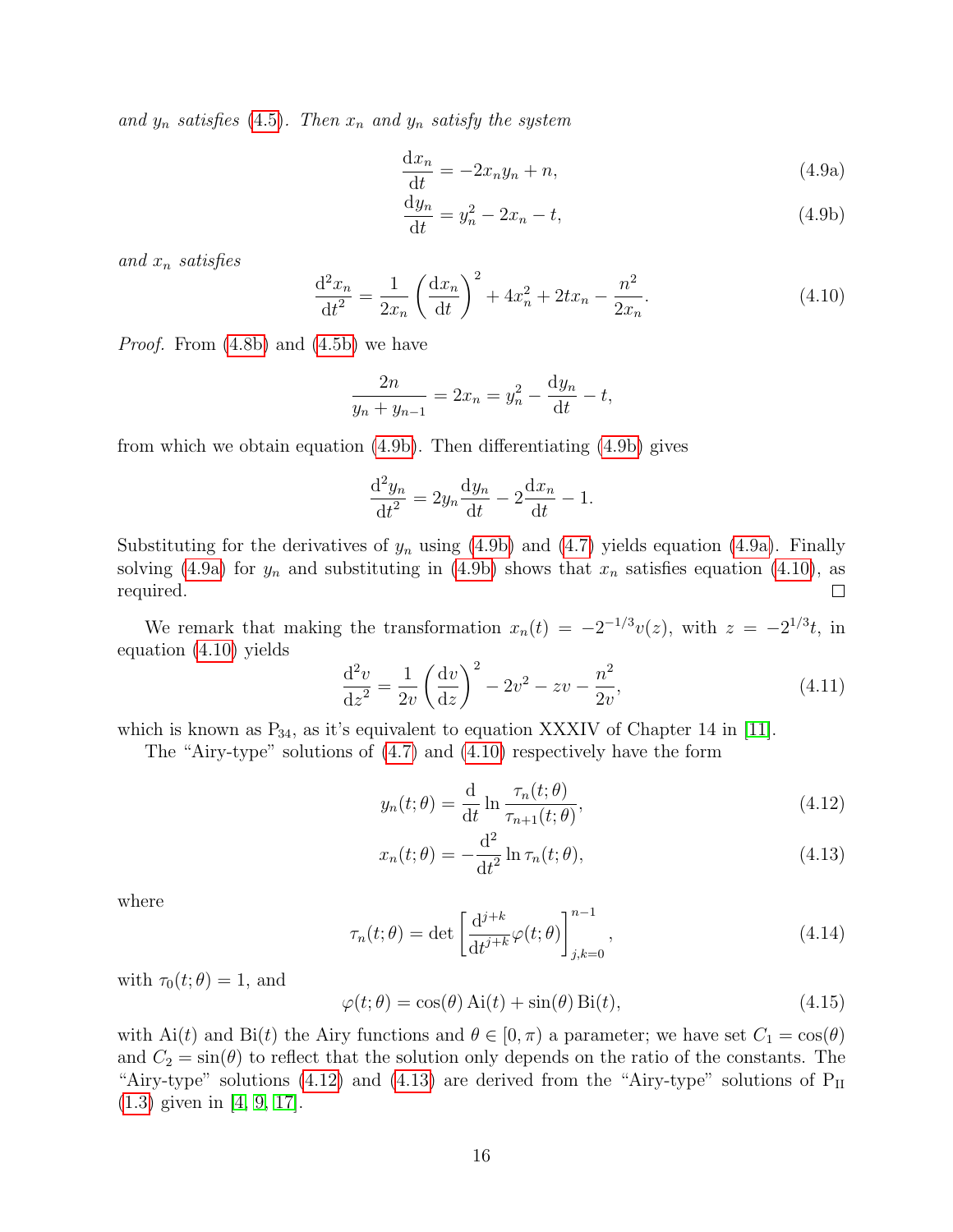The simplest non-trivial "Airy-type" solutions of [\(4.7\)](#page-14-4) and [\(4.10\)](#page-15-2) respectively have the form

$$
y_0(t; \theta) = -\frac{\mathrm{d}}{\mathrm{d}t} \ln \varphi(t; \theta) = -\frac{\cos(\theta) \mathrm{Ai}'(t) + \sin(\theta) \mathrm{Bi}'(t)}{\cos(\theta) \mathrm{Ai}(t) + \sin(\theta) \mathrm{Bi}(t)},\tag{4.16a}
$$

$$
x_1(t; \theta) = -\frac{\mathrm{d}^2}{\mathrm{d}t^2} \ln \varphi(t; \theta) = \left[ \frac{\cos(\theta) \mathrm{Ai}'(t) + \sin(\theta) \mathrm{Bi}'(t)}{\cos(\theta) \mathrm{Ai}(t) + \sin(\theta) \mathrm{Bi}(t)} \right]^2 - t,\tag{4.16b}
$$

recall that  $x_0(t; \theta) = 0$ .

The structure of the solutions [\(4.16a\)](#page-16-0) and [\(4.16b\)](#page-16-1) depends critically on whether the parameter  $\theta$  is zero or not which is shown in Lemmas [4.2](#page-16-2) and [4.3](#page-18-1) below. This is not surprising since Ai(t) decays exponentially as  $t \to \infty$ , whereas Bi(t) increases exponentially as  $t \to \infty$ . So if  $\theta \neq 0$  then Bi(t) will dominate for large positive t.

If we seek a solution of [\(4.7\)](#page-14-4) with  $y_n(t) \sim ct^{1/2}$ , as  $t \to \infty$ , then necessarily  $c = \pm 1$ . Hence the following asymptotic series are easily derived

$$
y_n^+(t) = t^{1/2} + \frac{2n+1}{4t} - \frac{12n^2 + 12n + 5}{32t^{5/2}} + \mathcal{O}(t^{-4}),
$$
\n(4.17a)

$$
y_n^-(t) = -t^{1/2} + \frac{2n+1}{4t} + \frac{12n^2 + 12n + 5}{32t^{5/2}} + \mathcal{O}(t^{-4}).
$$
 (4.17b)

It should be noted that there are no arbitrary constants in these asymptotic expansions, they occur in exponentially small terms.

**Lemma 4.2.** If  $y_0(t; \theta)$  is given by [\(4.16a\)](#page-16-0), then

$$
y_0(t; \theta) = \begin{cases} t^{1/2} + \mathcal{O}(t^{-1}), & \text{if } \theta = 0, \\ -t^{1/2} + \mathcal{O}(t^{-1}), & \text{if } \theta \neq 0. \end{cases}
$$
(4.18)

*Proof.* Using the known asymptotics of  $Ai(t)$  and  $Bi(t)$ 

$$
Ai(t) = \frac{e^{-\zeta}}{2\sqrt{\pi} t^{1/4}} \left\{ 1 - \frac{5}{48 t^{3/2}} + \frac{385}{4608 t^3} - \frac{85085}{663552 t^{9/2}} + \mathcal{O}(t^{-6}) \right\}
$$
  
\n
$$
Ai'(t) = -\frac{t^{1/4} e^{-\zeta}}{2\sqrt{\pi}} \left\{ 1 + \frac{7}{48 t^{3/2}} + \frac{455}{4608 t^3} + \frac{95095}{663552 t^{9/2}} + \mathcal{O}(t^{-6}) \right\}
$$
  
\n
$$
Bi(t) = \frac{e^{\zeta}}{\sqrt{\pi} t^{1/4}} \left\{ 1 + \frac{5}{48 t^{3/2}} + \frac{385}{4608 t^3} + \frac{85085}{663552 t^{9/2}} + \mathcal{O}(t^{-6}) \right\}
$$
  
\n
$$
Bi'(t) = \frac{t^{1/4} e^{\zeta}}{\sqrt{\pi}} \left\{ 1 - \frac{7}{48 t^{3/2}} - \frac{455}{4608 t^3} - \frac{95095}{663552 t^{9/2}} + \mathcal{O}(t^{-6}) \right\}
$$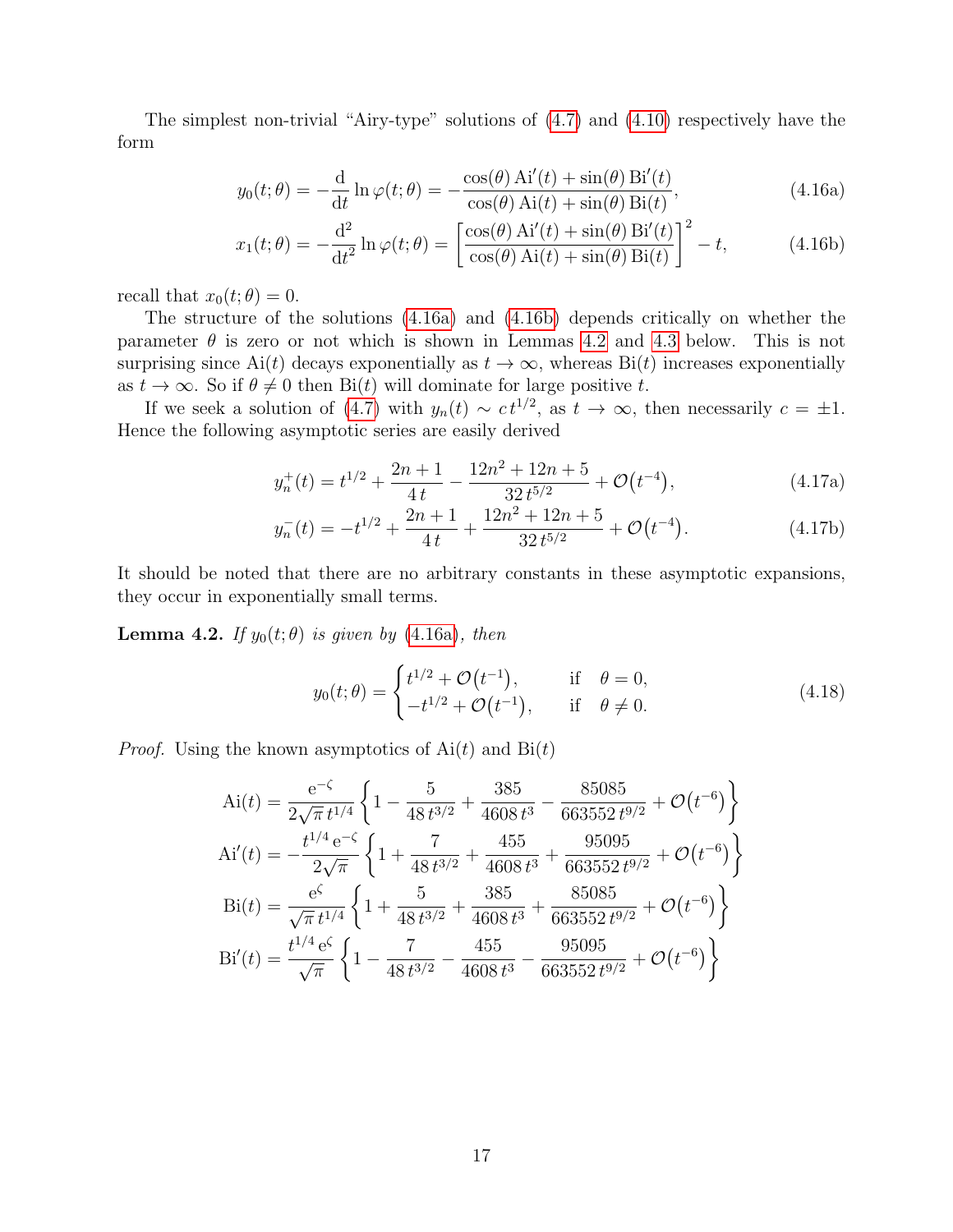with  $\zeta = \frac{2}{3}$  $\frac{2}{3}t^{3/2}$ , see [\[18,](#page-23-3) 9.7(ii) on p. 198], then if  $\theta = 0$ , as  $t \to \infty$ 

$$
y_0(t;0) = -\frac{Ai'(t)}{Ai(t)} = t^{1/2} \frac{\left\{1 + \frac{7}{48 t^{3/2}} + \frac{455}{4608 t^3} + \frac{95095}{663552 t^{9/2}} + \mathcal{O}(t^{-6})\right\}}{\left\{1 - \frac{5}{48 t^{3/2}} + \frac{385}{4608 t^3} - \frac{85085}{663552 t^{9/2}} + \mathcal{O}(t^{-6})\right\}}
$$
  
=  $t^{1/2} \left\{1 + \frac{1}{4 t^{3/2}} - \frac{5}{32 t^3} + \frac{15}{64 t^{9/2}} + \mathcal{O}(t^{-6})\right\}$   
=  $t^{1/2} + \frac{1}{4 t} - \frac{5}{32 t^{5/2}} + \frac{15}{64 t^4} + \mathcal{O}(t^{-11/2})$ 

whilst if  $\theta \neq 0$ , as  $t \to \infty$ 

<span id="page-18-2"></span><span id="page-18-1"></span>
$$
y_0(t; \theta) = -\frac{\cos(\theta) A i'(t) + \sin(\theta) B i'(t)}{\cos(\theta) A i(t) + \sin(\theta) B i(t)}
$$
  
\n
$$
= -t^{1/2} \frac{\frac{1}{2} \cos(\theta) e^{-\zeta} \left\{ 1 + \frac{7}{48 t^{3/2}} + \mathcal{O}(t^{-3}) \right\} + \sin(\theta) e^{\zeta} \left\{ 1 - \frac{7}{48 t^{3/2}} + \mathcal{O}(t^{-3}) \right\}}{\frac{1}{2} \cos(\theta) e^{-\zeta} \left\{ 1 - \frac{5}{48 t^{3/2}} + \mathcal{O}(t^{-3}) \right\} + \sin(\theta) e^{\zeta} \left\{ 1 + \frac{5}{48 t^{3/2}} + \mathcal{O}(t^{-3}) \right\}}
$$
  
\n
$$
= -t^{1/2} \frac{\left\{ 1 - \frac{7}{48 t^{3/2}} - \frac{455}{4608 t^3} - \frac{95095}{663552 t^{9/2}} + \mathcal{O}(t^{-6}) \right\}}{\left\{ 1 + \frac{5}{48 t^{3/2}} + \frac{385}{4608 t^3} + \frac{85085}{663552 t^{9/2}} + \mathcal{O}(t^{-6}) \right\}}
$$
  
\n
$$
= -t^{1/2} \left\{ 1 - \frac{1}{4 t^{3/2}} - \frac{5}{32 t^3} - \frac{15}{64 t^{9/2}} + \mathcal{O}(t^{-6}) \right\}
$$
  
\n
$$
= -t^{1/2} + \frac{1}{4 t} + \frac{5}{32 t^{5/2}} + \frac{15}{64 t^4} + \mathcal{O}(t^{-11/2})
$$

<span id="page-18-0"></span>Plots of  $y_0(t; \theta)$  and  $x_1(t; \theta)$  for various values of the parameter  $\theta$  are given in Figures [4.1](#page-18-2) and [4.2,](#page-19-0) respectively. We note that

 $\Box$ 

$$
y_0(0; \theta) = -\frac{\cos(\theta) A i'(0) + \sin(\theta) B i'(0)}{\cos(\theta) A i(0) + \sin(\theta) B i(0)} = \frac{3^{5/6}}{2\pi} \left( \frac{1 - \sqrt{3} \tan \theta}{1 + \sqrt{3} \tan \theta} \right) [\Gamma(\frac{2}{3})]^2,
$$

which is a decreasing function for  $0 \leq \theta \leq \frac{1}{2}$  $rac{1}{2}\pi$ .

An analogous situation arises for the solution  $y_n(t; \theta)$  given by [\(4.12\)](#page-15-3), i.e.

<span id="page-18-3"></span>
$$
y_n(t; \theta) = \begin{cases} t^{1/2} + \mathcal{O}(t^{-1}), & \text{if } \theta = 0, \\ -t^{1/2} + \mathcal{O}(t^{-1}), & \text{if } \theta \neq 0 \end{cases}
$$

(see Lemma [5.1](#page-19-1) below). We remark that Fornberg and Weideman [\[8,](#page-22-8) Fig. 3 on p. 991] plot the locations of the poles for the solution  $w(z; \frac{5}{2})$  $(\frac{5}{2})$  of P<sub>II</sub> [\(1.3\)](#page-1-4), which is equivalent to  $y_2(t; \theta)$ , for various choices of  $\theta$ . These plots show that the pole structure of the solutions is significantly different in the case when  $\theta = 0$  compared to the case when  $\theta \neq 0$ .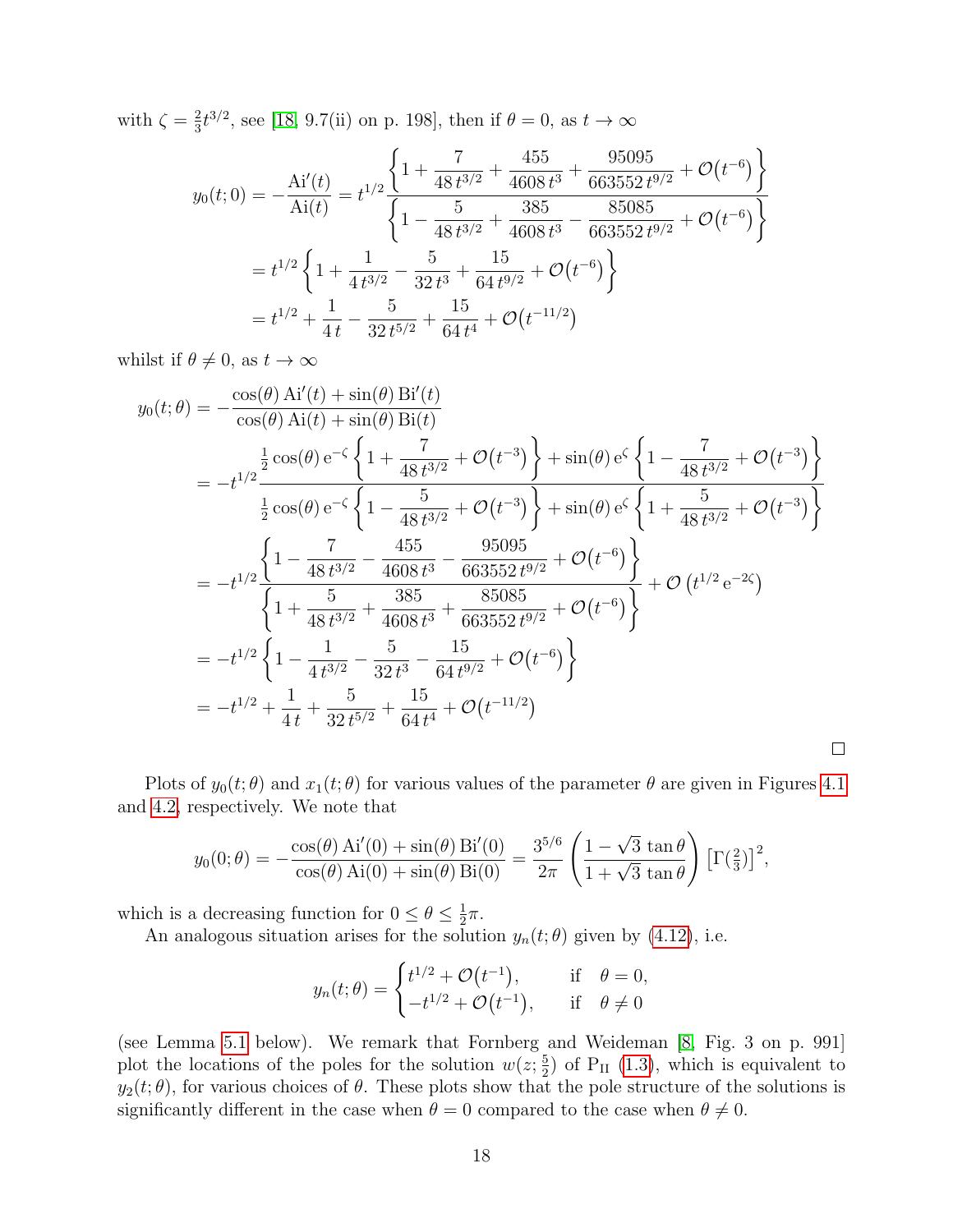

<span id="page-19-0"></span>Figure 4.1: Plots of  $y_0(t;\theta)$  for  $\theta=0$  (upper curve),  $\theta=\frac{1}{20}\pi,\frac{1}{10}\pi,\frac{1}{6}\pi,\frac{1}{3}\pi,\frac{1}{2}\pi$  (lower curves, with  $\theta = \frac{1}{20}\pi$  the highest and  $\theta = \frac{1}{2}$  $\frac{1}{2}\pi$  the lowest), and the curves  $y = \pm \sqrt{t}$  (dashed lines).

<span id="page-19-1"></span>**Lemma 4.3.** If  $x_1(t; \theta)$  is given by [\(4.16b\)](#page-16-1), then

$$
x_1(t; \theta) = \begin{cases} \frac{1}{2} t^{-1/2} + \mathcal{O}(t^{-2}), & \text{if } \theta = 0, \\ -\frac{1}{2} t^{-1/2} + \mathcal{O}(t^{-2}), & \text{if } \theta \neq 0. \end{cases}
$$
(4.19)

Proof. The proof is very similar to that for Lemma [4.2](#page-16-2) so is left to the reader.

# 5 Airy solutions of alternative discrete Painlevé I

Now we consider the case when  $\theta = 0$ , i.e.

$$
a_n(t) = x_n(t; 0) = -\frac{d^2}{dt^2} \ln \Delta_n(t),
$$
\n(5.1a)

<span id="page-19-3"></span><span id="page-19-2"></span> $\Box$ 

$$
b_n(t) = y_n(t; 0) = \frac{\mathrm{d}}{\mathrm{d}t} \ln \frac{\Delta_n(t)}{\Delta_{n+1}(t)},
$$
\n(5.1b)

where

$$
\Delta_n(t) = \tau_n(t; 0) = \det \left[ \frac{d^{j+k}}{dt^{j+k}} Ai(t) \right]_{j,k=0}^{n-1}, \qquad (5.2)
$$

with  $\Delta_0(t) = 1$ . We remark that  $\Delta_n(t)$  given by [\(5.2\)](#page-18-3) arises in random matrix theory, in connection with the Gaussian Unitary Ensemble (GUE) in the soft-edge scaling limit, see e.g. [\[9,](#page-22-6) p. 393]. Further, for  $n \geq 1$ ,  $\Delta_n(t)$  has the multiple integral representation

$$
\Delta_n(t) = \frac{(-1)^n}{(2\pi i)^n} \int_C \cdots \int_C \prod_{j=1}^n \exp\left(\frac{1}{3}x_j^3 - tx_j\right) \prod_{1 \le k < \ell \le n} (x_k - x_\ell)^2 \, \mathrm{d}x_1 \, \dots \, \mathrm{d}x_n,
$$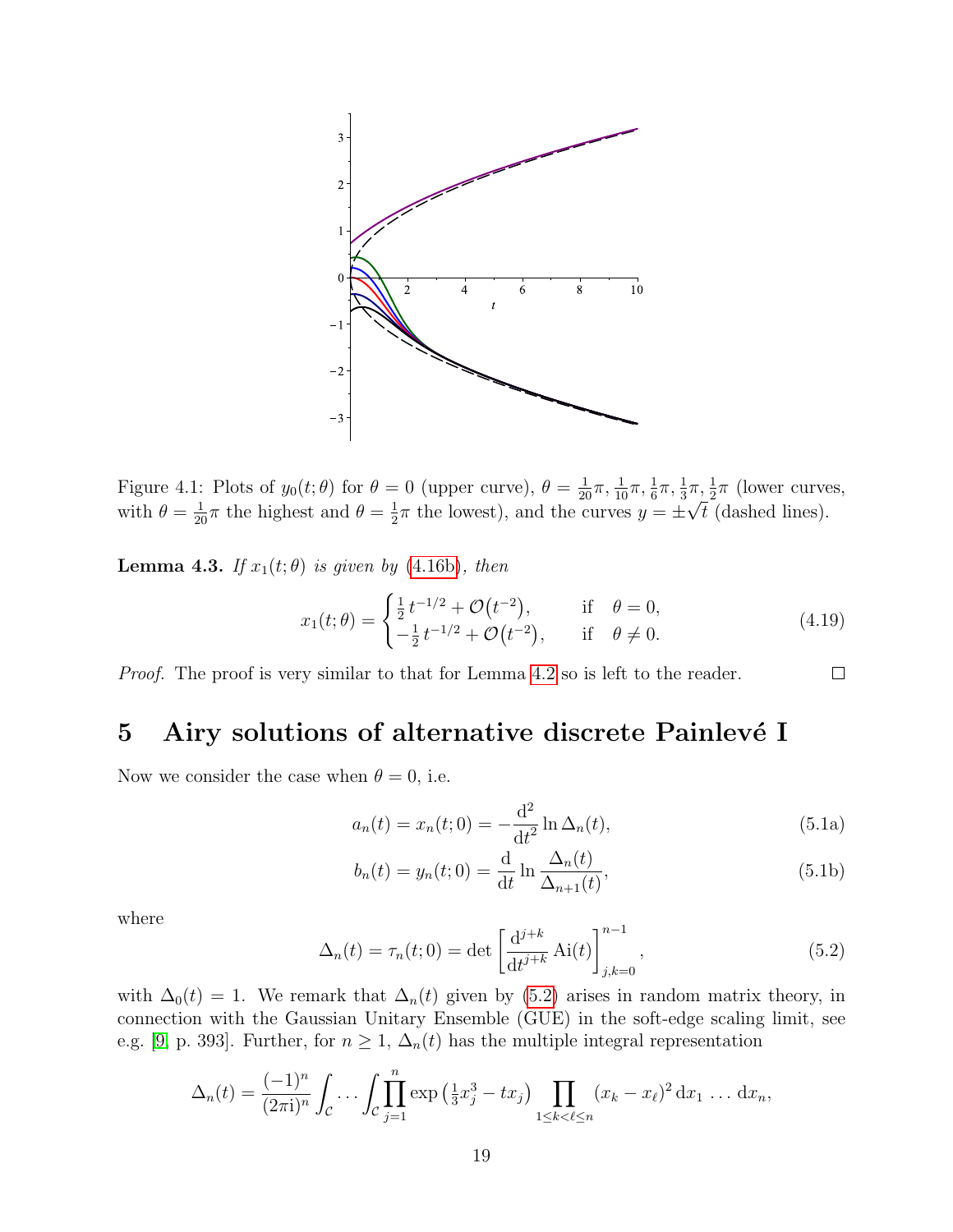

Figure 4.2: Plots of  $x_1(t;\theta)$  for  $\theta = 0$  (upper curve),  $\theta = \frac{1}{20}\pi, \frac{1}{10}\pi, \frac{1}{6}\pi, \frac{1}{3}\pi, \frac{1}{2}\pi$  (lower curves, with  $\theta = \frac{1}{20}\pi$  the lowest and  $\theta = \frac{1}{2}$  $\frac{1}{2}\pi$  the highest), and the curves  $x = \pm 1/(2\sqrt{t})$  (dashed lines).

in which C is the standard Airy contour from  $\infty e^{-\pi i/3}$  to  $\infty e^{\pi i/3}$  [\[9,](#page-22-6) p. 393]. **Lemma 5.1.** If  $a_n(t)$  and  $b_n(t)$  satisfies the recurrence relation [\(1.1\)](#page-0-2) with

$$
a_0(t) = 0, \t b_0(t) = -\frac{\text{Ai}'(t)}{\text{Ai}(t)}, \t (5.3)
$$

<span id="page-20-0"></span>where Ai(t) is the Airy function, then as  $t \to \infty$ 

$$
a_n(t) = \frac{n}{2t^{1/2}} + \mathcal{O}(t^{-2}), \qquad \text{for} \quad n \ge 1,
$$
 (5.4a)

$$
b_n(t) = t^{1/2} + \mathcal{O}(t^{-1}), \qquad \text{for} \quad n \ge 0. \tag{5.4b}
$$

*Proof.* We shall first prove [\(5.4b\)](#page-19-2) by induction. If  $b_n(t) = y_n(t; 0)$  satisfies the recurrence re-lation [\(4.6\)](#page-14-5), which is a consequence of [\(1.1\)](#page-0-2), then  $b_n(t)$  also satisfies the differential-difference system  $(4.5)$  and the differential equation  $(4.7)$ . We shall use the Bäcklund transformation [\(4.5a\)](#page-14-1).

Clearly [\(5.4b\)](#page-19-2) is satisfied for  $n = 0$  from Lemma [4.2.](#page-16-2) Now we assume as the inductive hypothesis  $b_n(t) = t^{1/2} + \mathcal{O}(t^{-1})$ , so we know from [\(4.17a\)](#page-16-3) that

$$
b_n(t) = t^{1/2} + \frac{2n+1}{4t} - \frac{12n^2 + 12n + 5}{32t^{5/2}} + \frac{(2n+1)(16n^2 + 16n + 15)}{64t^4} + \mathcal{O}(t^{-11/2}),
$$

and hence it is easily shown that

$$
b_n^2(t) = t + \frac{2n+1}{2t^{1/2}} - \frac{2n^2+2n+1}{4t^2} + \frac{5(2n+1)(4n^2+4n+5)}{64t^{7/2}} + \mathcal{O}(t^{-5})
$$
  

$$
b_n'(t) = \frac{1}{2t^{1/2}} - \frac{2n+1}{4t^2} + \frac{5(12n^2+12n+5)}{64t^{7/2}} + \mathcal{O}(t^{-5}).
$$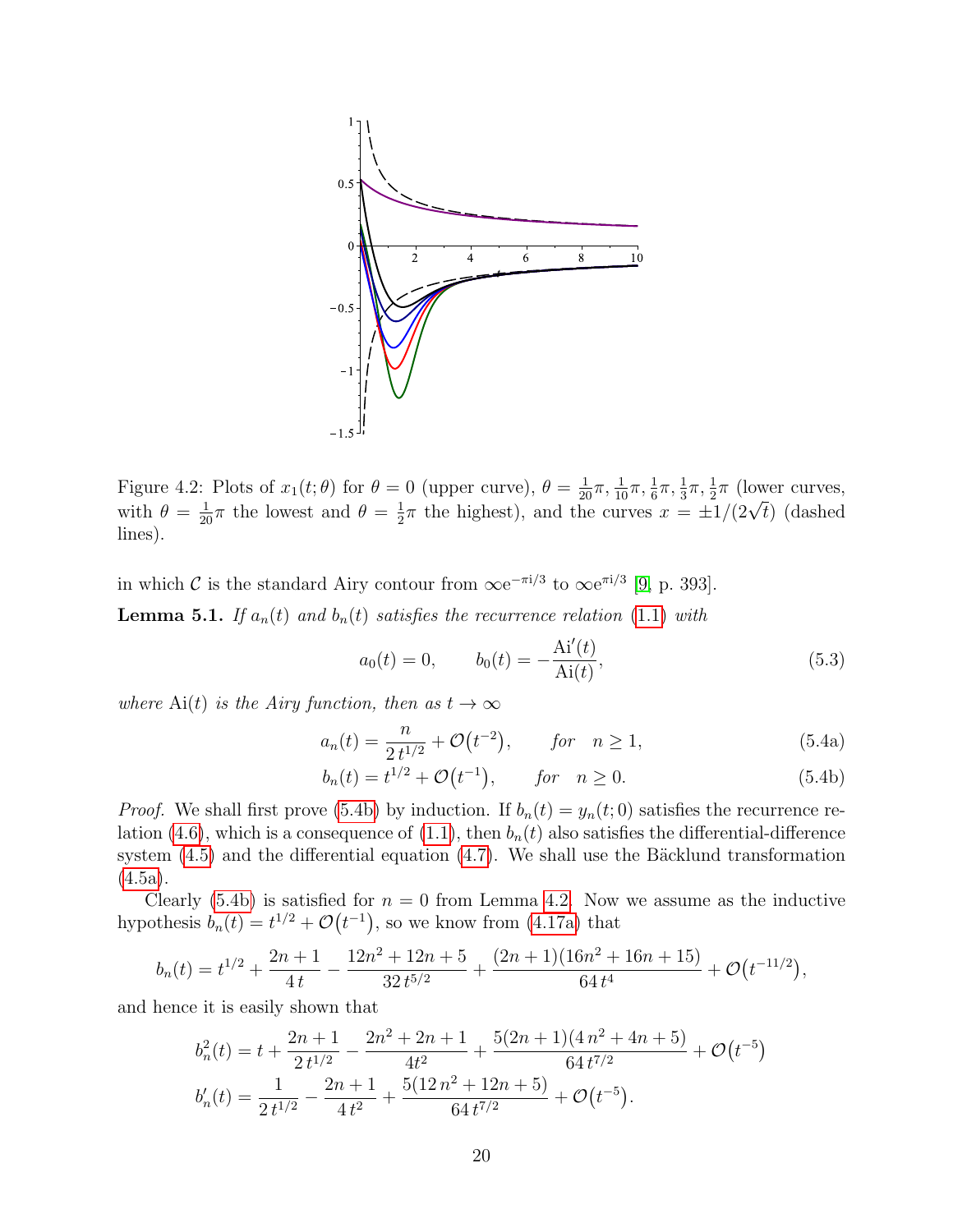Therefore

$$
b_n^2(t) + b_n'(t) - t = \frac{n+1}{t^{1/2}} - \frac{(n+1)^2}{2t^2} + \frac{5(n+1)(4n^2 + 8n + 5)}{32t^{7/2}} + \mathcal{O}(t^{-5})
$$
  
= 
$$
\frac{n+1}{t^{1/2}} \left\{ 1 - \frac{n+1}{2t^{3/2}} + \frac{5(4n^2 + 8n + 5)}{32t^3} + \mathcal{O}(t^{-9/2}) \right\},
$$

then

$$
\frac{2(n+1)}{b_n^2(t) + b_n'(t) - t} = 2t^{1/2} \left\{ 1 - \frac{n+1}{2t^{3/2}} + \frac{5(4n^2 + 8n + 5)}{32t^3} + \mathcal{O}(t^{-9/2}) \right\}^{-1}
$$

$$
= 2t^{1/2} + \frac{n+1}{t} - \frac{12n^2 + 24n + 17}{16t^{5/2}} + \mathcal{O}(t^{-4}),
$$

and so from [\(4.5a\)](#page-14-1)

<span id="page-21-5"></span>
$$
b_{n+1}(t) = -b_n(t) + \frac{2(n+1)}{b_n^2(t) + b_n'(t) - t}
$$
  
=  $-\left\{ t^{1/2} + \frac{2n+1}{4t} - \frac{12n^2 + 12n + 5}{32t^{5/2}} + \mathcal{O}(t^{-4}) \right\}$   
 $+ 2t^{1/2} + \frac{n+1}{t} - \frac{12n^2 + 24n + 17}{16t^{5/2}} + \mathcal{O}(t^{-4})$   
=  $t^{1/2} + \frac{2n+3}{4t} - \frac{12n^2 + 36n + 29}{32t^{5/2}} + \mathcal{O}(t^{-4}),$ 

which is [\(4.17a\)](#page-16-3) with  $n \to n + 1$ . Hence the result [\(5.4b\)](#page-19-2) follows by induction. The result (5.4a) then follows immediately from (1.1b). [\(5.4a\)](#page-19-3) then follows immediately from [\(1.1b\)](#page-0-0).

<span id="page-21-4"></span>**Corollary 5.2.** The positive solution  $b_n(t)$  in Theorems [1.1](#page-1-2) and [1.2](#page-1-5) corresponds to the initial value  $b_0(t) = -Ai'(t)/Ai(t)$ .

Plots of  $b_n(t) = y_n(t; 0)$ , for  $n = 0, 1, ..., 6$ , are given in Figure [5.1](#page-21-5) and plots of  $a_n(t)/n =$  $x_n(t;0)/n$ , for  $n = 1, 2, \ldots, 6$ , are given in Figure [5.2.](#page-22-9) These plots suggest the following conjecture, which corroborate Conjecture [3.2](#page-11-5) and Lemma [3.3.](#page-12-0)

<span id="page-21-3"></span><span id="page-21-0"></span>Conjecture 5.3. If  $0 < t_1 < t_2$  then

$$
b_n(t_1) < b_n(t_2), \qquad a_n(t_1) > a_n(t_2), \tag{5.5}
$$

<span id="page-21-2"></span><span id="page-21-1"></span>*i.e.*  $b_n(t)$  is monotonically increasing and  $a_n(t)$  is monotonically decreasing for  $t > 0$ . For fixed t with  $t > 0$  then

$$
\sqrt{t} < b_n(t) < b_{n+1}(t),\tag{5.6a}
$$

$$
\frac{1}{2\sqrt{t}} > \frac{a_n(t)}{n} > \frac{a_{n+1}(t)}{n+1} > 0. \tag{5.6b}
$$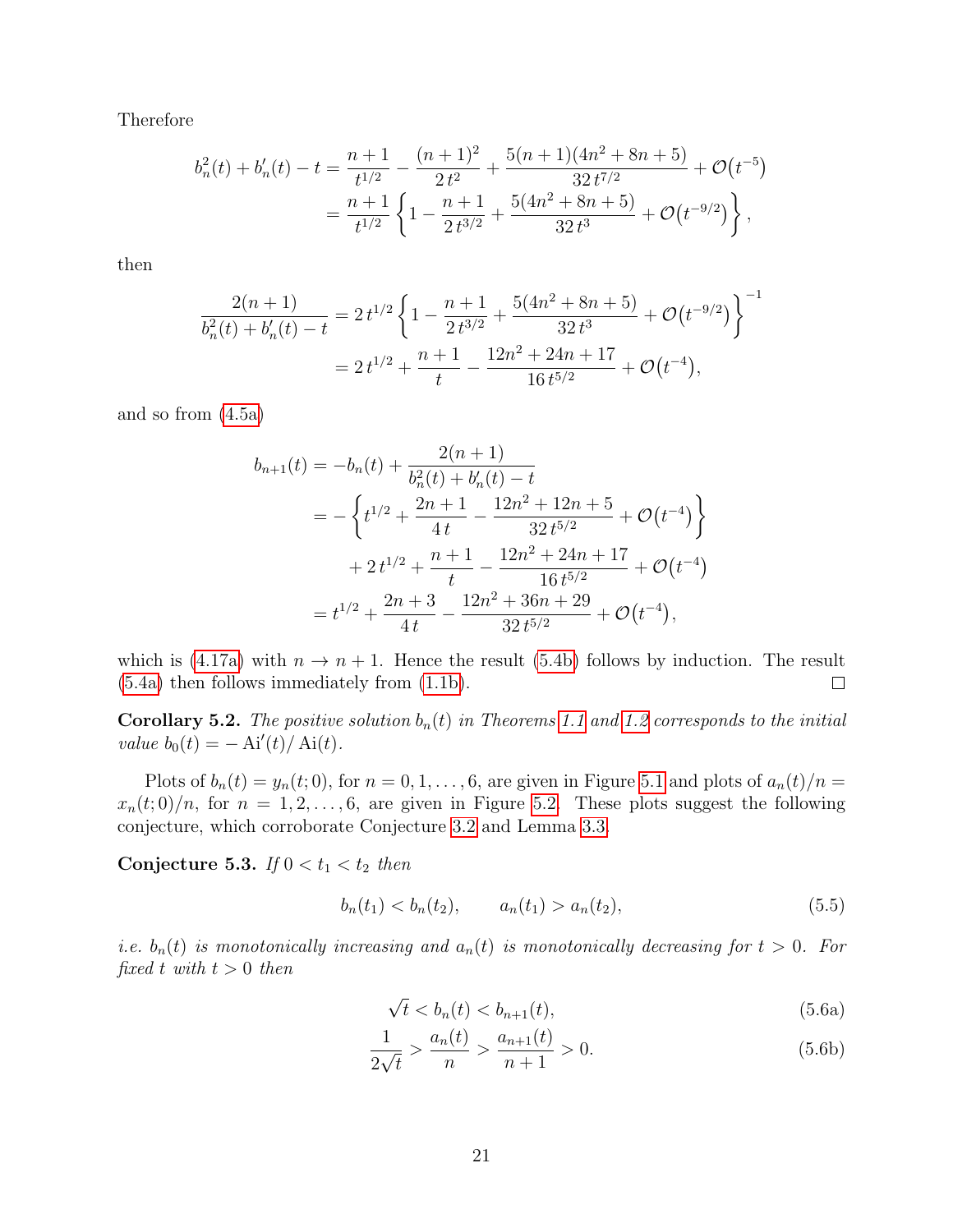

<span id="page-22-9"></span>Figure 5.1: Plots of  $b_n(t) = y_n(t; 0)$  for  $n = 0, 1, ..., 6$ , and the curve  $y = \sqrt{t}$  (dashed line).

# <span id="page-22-0"></span>Acknowledgements

<span id="page-22-3"></span>Walter Van Assche is supported by FWO research project G.0934.13, KU Leuven research grant OT/12/073 and the Belgian Interuniversity Attraction Poles program P7/18. He is grateful for the support he received to visit the University of Kent in September 2014 where this paper was initiated.

# <span id="page-22-8"></span>References

- <span id="page-22-6"></span>[1] S.M. Alsulami, P. Nevai, J. Szabados, and W. Van Assche, A family of nonlinear difference equations: existence, uniqueness, and asymptotic behavior of positive solutions, J. Approx. Theory 193 (2015), pp. 39–55.
- <span id="page-22-2"></span>[2] P.M. Bleher and A. Deaño, *Topological expansion in the cubic random matrix model*, Int. Math. Res. Not. IMRN (2013), no. 12, pp. 2699–2755.
- <span id="page-22-7"></span>[3] S. Bonan and P. Nevai, Orthogonal polynomials and their derivatives. I, J. Approx. Theory 40 (1984), pp. 134–147.
- <span id="page-22-5"></span><span id="page-22-4"></span>[4] P.A. Clarkson, *Painlevé equations — non-linear special functions*, in "Orthogonal Polynomials and Special Functions: Computation and Application", F. Marcellan and W. Van Assche (Editors), Lect. Notes Math., vol. 1883, pp. 331–411, Springer-Verlag, Berlin, 2006.
- <span id="page-22-1"></span>[5] G. Filipuk, W. Van Assche, and L. Zhang, Multiple orthogonal polynomials with an exponential cubic weight, J. Approx. Theory 193 (2015), pp. 1–25.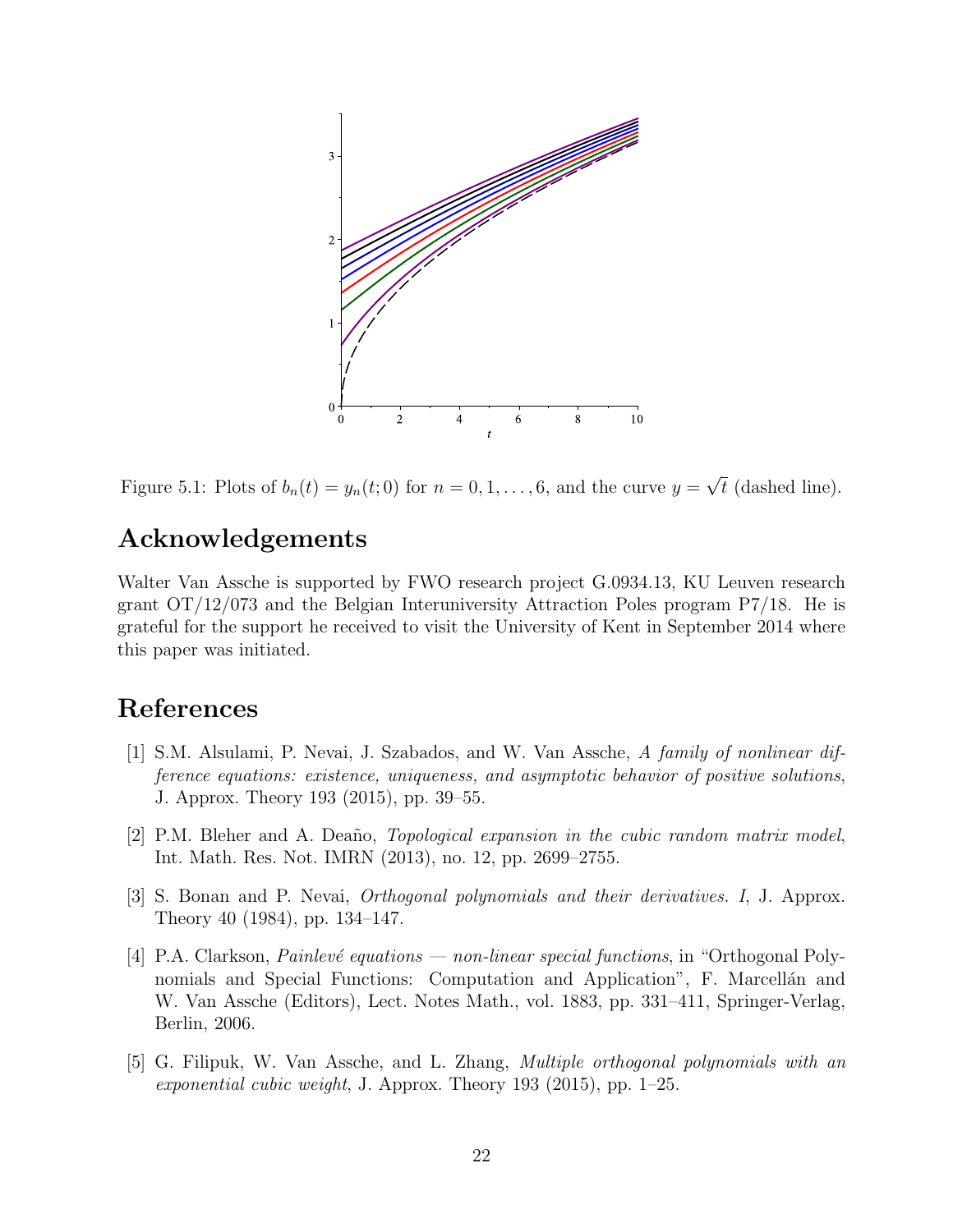<span id="page-23-1"></span>

<span id="page-23-3"></span><span id="page-23-2"></span><span id="page-23-0"></span>Figure 5.2: Plots of  $a_n(t)/n = x_n(t,0)/n$  for  $n = 1,2,\ldots,6$ , and the the curve  $x = 1/(2\sqrt{t})$ (dashed line).

- [6] A.S. Fokas, B. Grammaticos, and A. Ramani, From continuous to discrete Painlevé equations, J. Math. Anal. Appl. 180 (1993), pp. 342–360.
- [7] A.S. Fokas, A.R. Its, and A.V. Kitaev, *Discrete Painlevé equations and their appearance* in quantum-gravity, Comm. Math. Phys. 142 (1991), pp. 313–344.
- [8] B. Fornberg and J.A.C. Weideman, A computational exploration of the second Painlevé equation, Found. Comput. Math. 14 (2014), pp. 985–1016.
- [9] P.J. Forrester and N.S. Witte, Application of the  $\tau$ -function theory of Painlevé equations to random matrices: PIV, PII and the GUE, Comm. Math. Phys. 219 (2001), pp. 357– 398.
- [10] B. Grammaticos and A. Ramani, *Discrete Painlevé equations: a review*, in "Discrete" Integrable Systems", B. Grammaticos, T. Tamizhmani and Y. Kosmann-Schwarzbach (Editors), Lect. Notes Phys., vol. 644, pp. 245–321, Springer-Verlag, Berlin, 2004.
- [11] E.L. Ince, Ordinary Differential Equations, Dover, New York, 1956.
- [12] J.S. Lew and D.A. Quarles, *Nonnegative solutions of a nonlinear recurrence*, J. Approx. Theory 38 (1983), pp. 357–379.
- $[13]$  A. Magnus, *Painlevé-type differential equations for the recurrence coefficients of semi*classical orthogonal polynomials, J. Comput. Appl. Math. 57 (1995), pp. 215–237.
- [14] A. Magnus, Freud's equations for orthogonal polynomials as discrete Painlevé equations, in "Symmetries and Integrability of Difference Equations", P.A. Clarkson and F.W. Ni-